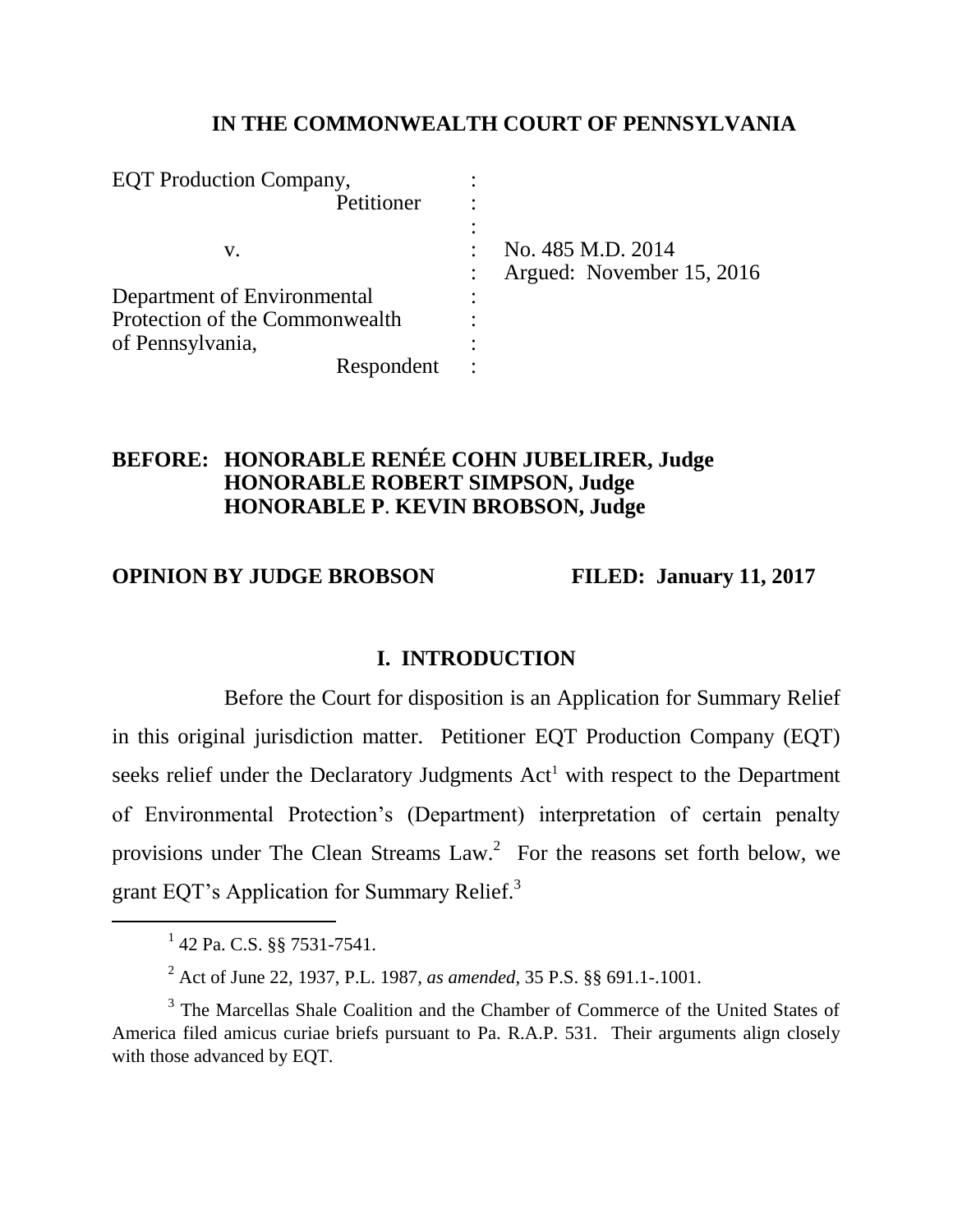#### **II. BACKGROUND**

For purposes of this Application for Summary Relief, the undisputed material facts are as follows. EQT owns and operates natural gas wells in Duncan Township on a gas well pad known as "Phoenix Pad S." EQT built a subgrade impoundment (Pad S Impoundment), which included an impervious synthetic membrane liner to contain the impaired water generated from hydraulic fracturing (*i.e.*, fracking). EQT concluded that it was likely that the Pad S Impoundment was leaking into the subsurface beneath the impoundment.

On May 30, 2012, EQT notified the Department of the leak. On June 11, 2012, within twelve days after notifying the Department, the Pad S Impoundment had been completely emptied of the impaired water and sludge. By June 15, 2012, EQT patched the liner and installed sumps and trenches at five locations downgradient from the Pad S Impoundment to collect and/or intercept groundwater that may be affected by the release. EQT also then entered into a formal cleanup process under the Land Recycling and Environmental Remediation Standards Act,<sup>4</sup> commonly referred to as Act 2. On September 27, 2012, EQT excavated the affected soils. EQT attained the Act 2 remediation standards for the soil beneath the Pad S Impoundment and continued its efforts to attain the Act 2 standards for the groundwater.

 $^{4}$  Act of May 19, 1995, P.L. 4, 35 P.S. §§ 6026.101-.908. Under Act 2, a party is required to clean up soil or groundwater to certain risk-based standards that the Department has previously determined protect the environment. Act 2 does not require the remediator to entirely remove a released constituent from the environment, if even technically feasible, but rather provides a standard that, when met, releases a party from further cleanup liability for that constituent. *See* Section 501(a) of Act 2, 35 P.S. § 6026.501(a).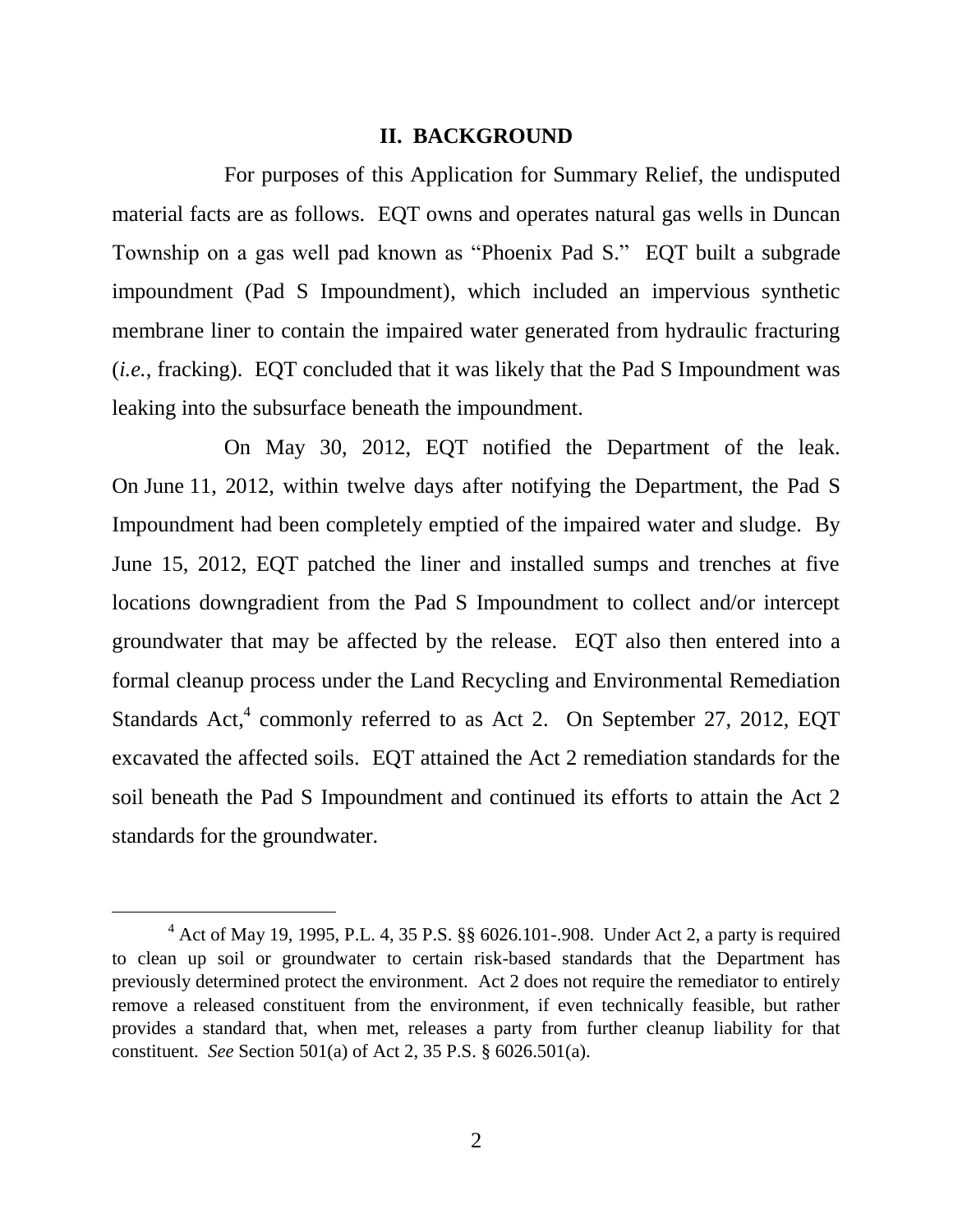On May 9, 2014, the Department proposed a Consent Assessment of Civil Penalty for the leak, alleging violations of Sections 301, 307, and 401 of The Clean Streams Law.<sup>5</sup> The majority of the Department's  $$1,270,871$  proposed settlement offer was based on "new, continuing, and ongoing impacts to the multiple waters of the Commonwealth" after the initial discharge from the Pad S Impoundment.

On September 19, 2014, EQT filed a Complaint in Action for Declaratory Judgment with this Court, seeking a declaration that the calculation of civil penalties under The Clean Streams Law by the Department was unlawful, to which the Department responded by filing preliminary objections. On October 7, 2014, the Department also filed a Complaint for Civil Penalties with the Environmental Hearing Board (Board). On February 20, 2015, this Court sustained preliminary objections by the Department and dismissed EQT's declaratory judgment action filed in this Court's original jurisdiction, reasoning that the harm was speculative because the Board had not yet made its penalty determination. *EQT Prod. Co. v. Dep't of Envtl. Prot. of Com.*, 114 A.3d 438 (Pa. Cmwlth.) (*EQT I*), *rev'd*, 130 A.3d 752 (Pa. 2015).

After this Court dismissed the Complaint in Action for Declaratory Judgment in *EQT I*, EQT appealed to the Supreme Court. On December 29, 2015, the Supreme Court reversed and remanded the matter for further proceedings. *EQT Prod. Co. v. Dep't of Envtl. Prot.*, 130 A.3d 752 (Pa. 2015) (*EQT II*). The Supreme Court concluded that the potential exposure to EQT, particularly given the lack of an administrative remedy for challenging the Department's

<sup>5</sup> 35 P.S. §§ 691.301, 691.307, and 691.401.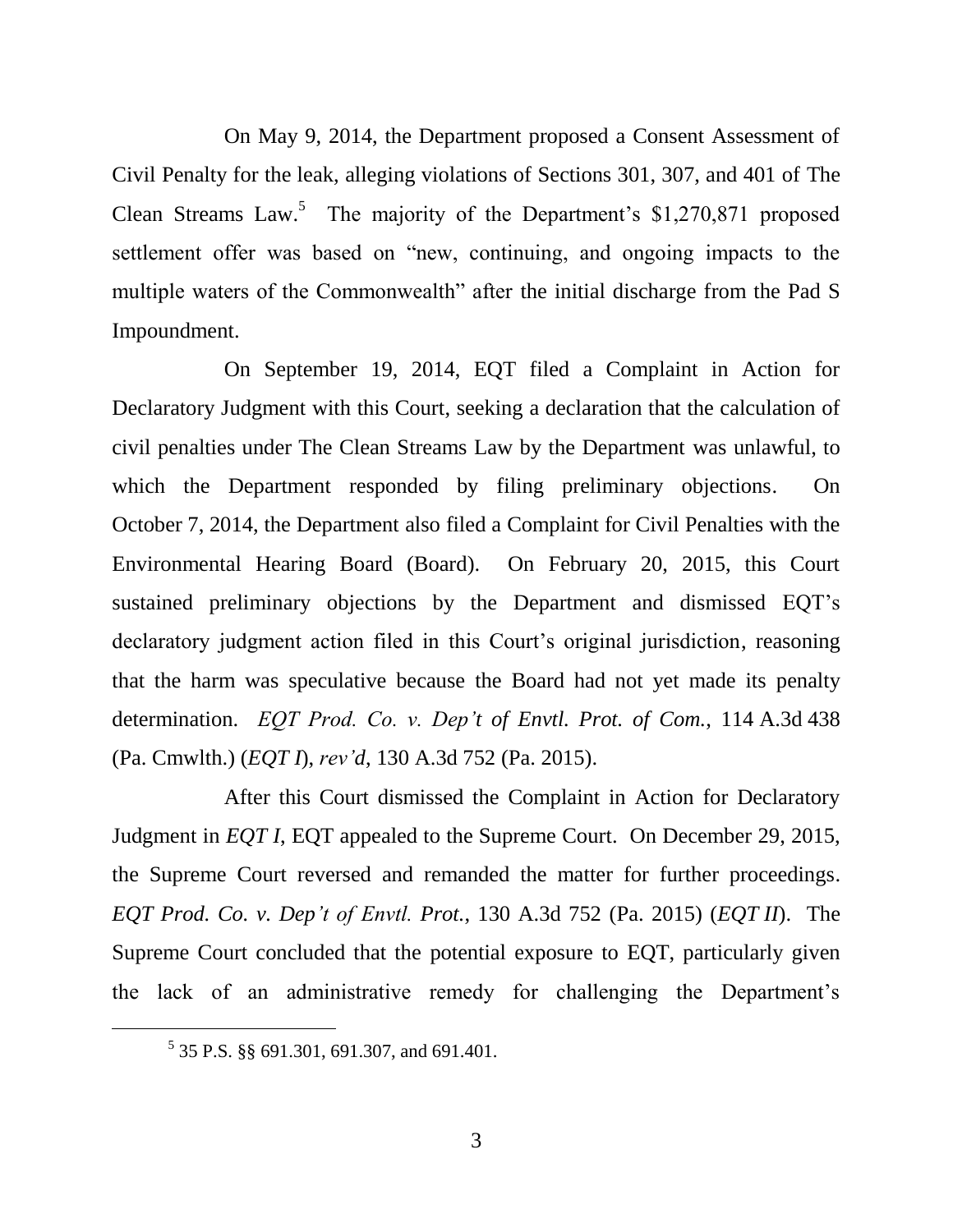interpretation when EQT filed this action, "was sufficiently direct, immediate, and substantial to create a case or controversy justifying pre-enforcement judicial review via a declaratory judgment proceeding." *Id.* at 758-59.

Following remand in this matter, on February 19, 2016, EQT filed with this Court an Application for Interim Relief in the Form of a Stay of the action before the Board for the penalty determination. EQT argued that the resolution of the pending legal question regarding the validity of the Department's interpretation of Sections 301, 307, and 401 of The Clean Streams Law bore directly on the Board's decision for EQT's penalty amount and required a stay.

By order dated April 8, 2016, this Court denied the Application for Interim Relief. *EQT Prod. Co. v. Dep't of Envtl. Prot.* (Pa. Cmwlth., No. 485 M.D. 2014, filed April 8, 2016) (Colins, J.) (*EQT III*). The Court reasoned that a hearing before the Board was still necessary, because EQT will still be subject to penalties for the original discharge of fracking water and EQT had failed to show that a decision in this case would significantly alter the evidence at the Board hearing. The Court also reasoned that a stay in the Board's proceeding would seriously and indefinitely delay the Department's penalty complaint. Finally, this Court noted, "[i]f EQT wishes to obtain a resolution of the legal issue in this action from this Court prior to the [Board] hearing, it should file an application for summary relief in time to allow the [C]ourt to rule prior to the [Board] hearing and request that the matter be expedited." *Id.*, slip op. at 5.

On May 4, 2016, EQT filed with this Court its Application for Summary Relief, challenging the Department's interpretation of Sections 301, 307, and 401 of The Clean Streams Law. In support of its application, EQT attached as an exhibit a response by the Department to a discovery request by EQT filed in the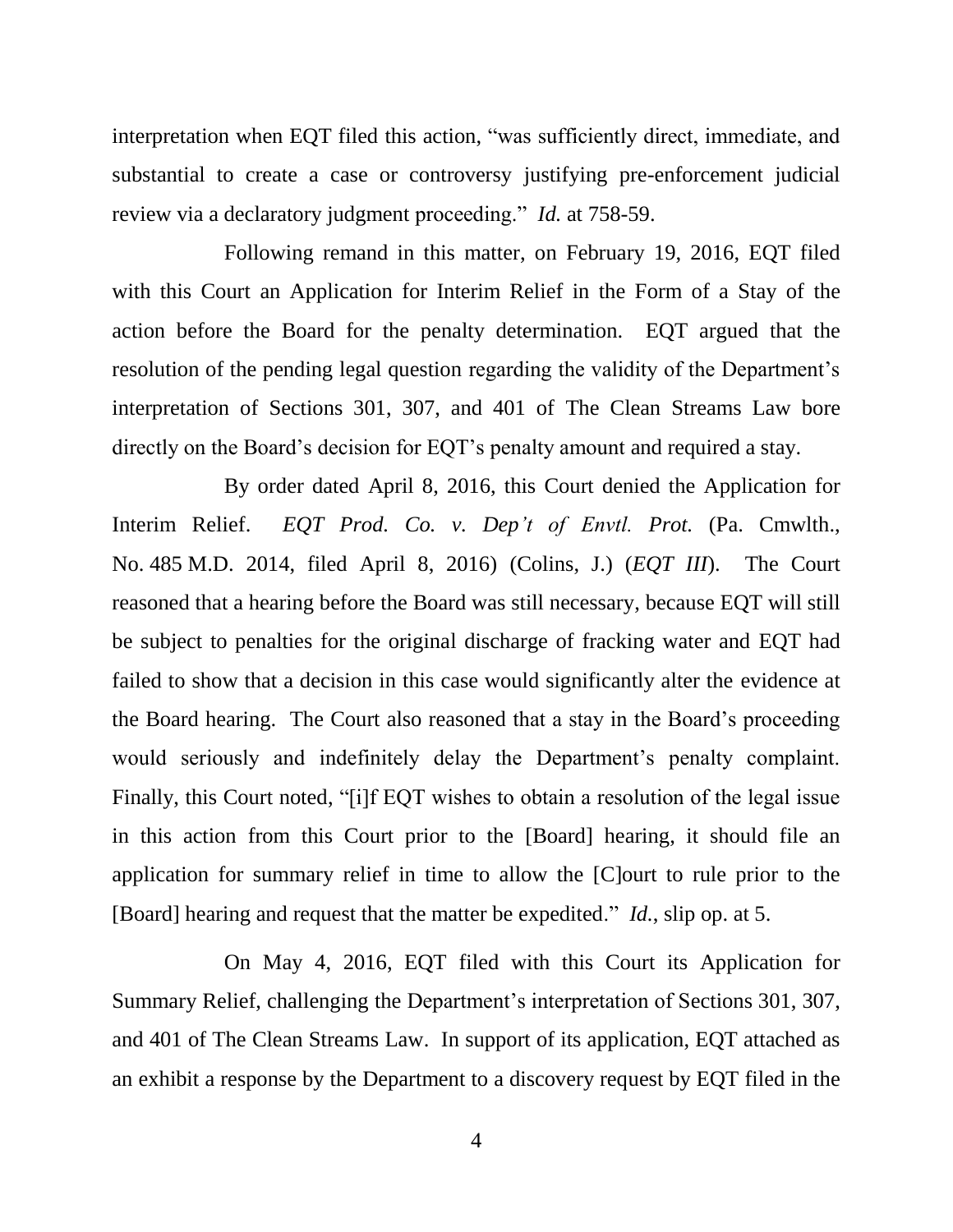matter before the Board, where the Department elaborated on the penalty amount that the Department is currently seeking from EQT. The Department provided the following answer regarding the calculation of the penalty for the leak by EQT:

> Penalties for continuing violations were assessed under The Clean Streams Law for the continuing pollution to groundwater. Assuming the violations began on 4/30/2012 (the first date on which the Department has data showing the presence of pollution in groundwater), the continuing violations penalties began to accrue on the next day, 5/1/2012, up to and including the point at which the calculation was completed on 9/25/2014, a period of 878 days. The Department assessed continuing violations penalties at a rate of \$5,000.00 per day (half the statutory maximum rate) for 878 days, for a total of \$4,390,000.00. When continuing violations penalties are calculated for all five of the existing discharges at the site, at \$10,000.00 per day, for Sections 301/307 and 401 of The Clean Streams Law, the proposed assessment through 9/25/2014 is \$81,760,000.00. Note that while groundwater continues to be polluted,

continuing violations penalties continue to accrue beyond 9/25/2014.

(Reproduced Record (R.R.) at  $283a$ .)<sup>6</sup>

 $\overline{a}$ 

# **III. STANDARD FOR SUMMARY RELIEF**

Declaratory judgment actions within the Court's original jurisdiction fall within the scope of Chapter 15 of the Pennsylvania Rules of Appellate Procedure. *See* Pa. R.A.P. 1501(a)(3), 1532(b). "Summary relief under Pa. R.A.P. 1532(b) is similar to the relief envisioned by the rules of civil procedure

<sup>&</sup>lt;sup>6</sup> The Court is uncertain as to how the Department calculated the total penalty figure that the Department provided in its response to EQT's discovery request. For this Application for Summary Relief, however, we note that it is undisputed that the majority of the \$81,760,000 originates from the Department's contested interpretation that violations of The Clean Streams Law persist after the initial discharge of prohibited substances into waters of the Commonwealth.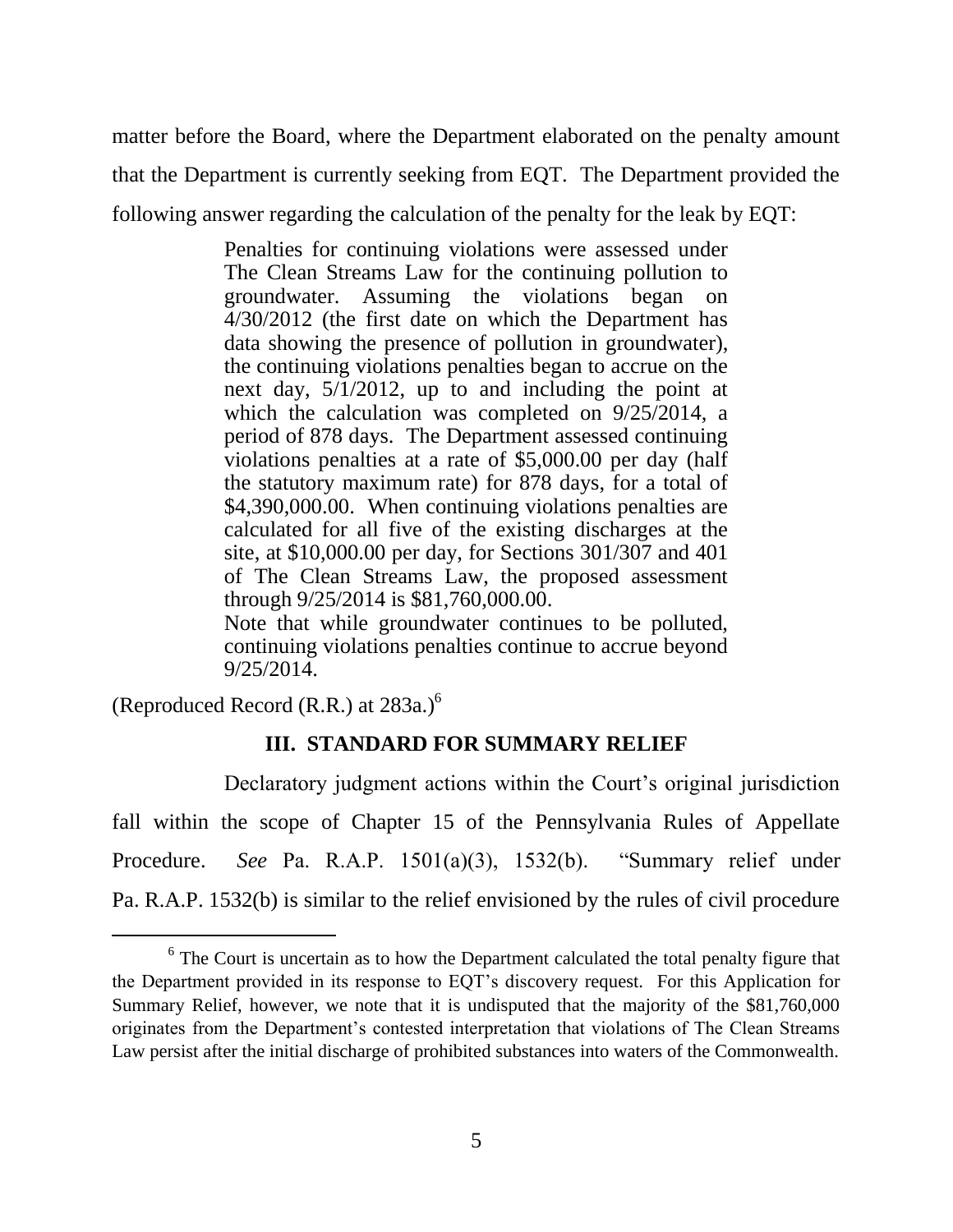governing summary judgment." *Brittain v. Beard*, 974 A.2d 479, 484 (Pa. 2009). "An application for summary relief may be granted if a party's right to judgment is clear and no material issues of fact are in dispute.'" *Jubelirer v. Rendell*, 953 A.2d 514, 521 (Pa. 2008) (quoting *Calloway v. Pa. Bd. of Prob. & Parole*, 857 A.2d 218, 220 n.3 (Pa. Cmwlth. 2004)).

The purpose of the Declaratory Judgments Act is to "settle and to afford relief from uncertainty and insecurity with respect to rights, status, and other legal relations, and [the Declaratory Judgments Act] is to be liberally construed and administered." 42 Pa. C.S. § 7541(a). An action brought under the Declaratory Judgments Act "'must allege an interest by the party seeking relief which is direct, substantial and present, . . . and must demonstrate the existence of an actual controversy related to the invasion or threatened invasion of one's legal rights.'" *Bowen v. Mount Joy Twp.*, 644 A.2d 818, 821 (Pa. Cmwlth.) (quoting *Pa. Institutional Health Servs., Inc. v. Dep't of Corr.*, 631 A.2d 767, 771 (Pa. Cmwlth.), *aff'd*, 640 A.2d 413 (Pa. 1994)), *appeal denied*, 652 A.2d 1326 (Pa. 1994). Granting or denying an action for a declaratory judgment is committed to the sound discretion of a court of original jurisdiction. *Gulnac by Gulnac v. S. Butler Cnty. Sch. Dist.*, 587 A.2d 699, 701 (Pa. 1991).

#### **IV. DISCUSSION**

EQT challenges the Department's interpretation of Sections 301, 307, and 401 of The Clean Streams Law.<sup>7</sup> The Department interprets the above sections

 $<sup>7</sup>$  When interpreting a statute, this Court is guided by the Statutory Construction Act of</sup> 1972, 1 Pa. C.S. §§ 1501-1991, which provides that "[t]he object of all interpretation and construction of statutes is to ascertain and effectuate the intention of the General Assembly." 1 Pa. C.S. § 1921(a). "The clearest indication of legislative intent is generally the plain language of a statute." *Walker v. Eleby*, 842 A.2d 389, 400 (Pa. 2004). "When the words of a statute are **(Footnote continued on next page…)**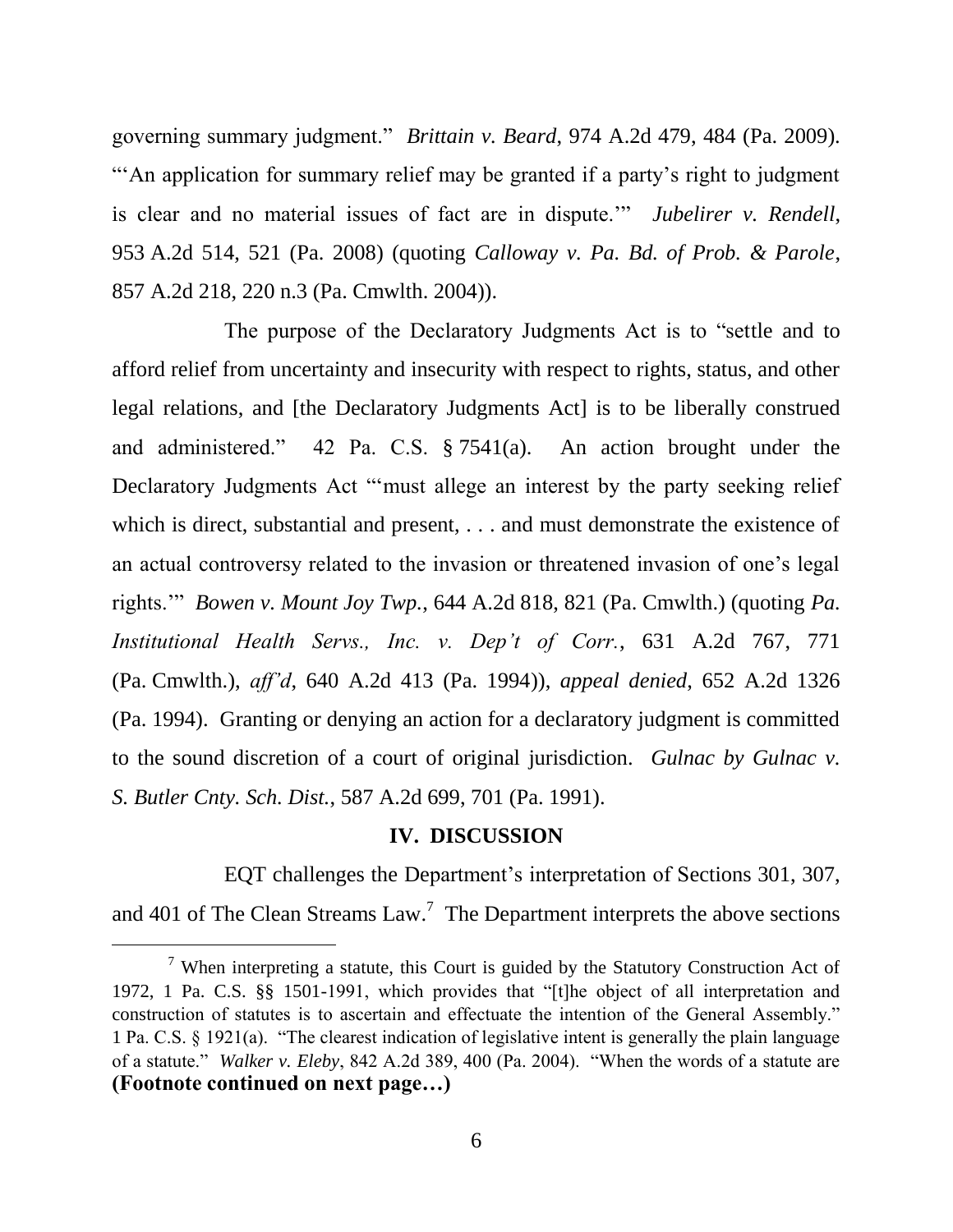of The Clean Streams Law as authorizing a penalty under a continuing violation theory for every day that industrial waste or a substance resulting in pollution *remains* in a water of the Commonwealth following the initial release of the waste or substance. EQT, by contrast, argues that a violation only occurs under Sections 301, 307, or 401 on the days that the industrial waste or substance resulting in pollution is discharged or enters from an area outside of the waters of the Commonwealth (*e.g.*, a factory, industrial site, railcar, etc.) into a water of the Commonwealth. Once the discharge or entry stops, no additional violations occur even if the previously released regulated substance continues to be present in the water. EQT essentially argues that the Department is reading language into these provisions to support its position. EQT further argues that these sections must be construed narrowly as penalty provisions. EQT also argues that prior cases from this Court and prior adjudications by the Board support its interpretation. Finally, EQT argues that the Department's interpretations would nullify Pennsylvania's Act 2 program for remediation.

## **(continued…)**

clear and free from all ambiguity, the letter of it is not to be disregarded under the pretext of pursuing its spirit." 1 Pa. C.S. § 1921(b). Only "[w]hen the words of the statute are not explicit" may this Court resort to statutory construction. 1 Pa. C.S. § 1921(c). "A statute is ambiguous or unclear if its language is subject to two or more reasonable interpretations." *Bethenergy Mines, Inc. v. Dep't of Envtl. Prot*., 676 A.2d 711, 715 (Pa. Cmwlth.), *appeal denied*, 685 A.2d 547 (Pa. 1996). Moreover, "[e]very statute shall be construed, if possible, to give effect to all its provisions." 1 Pa. C.S. § 1921(a). It is presumed "[t]hat the General Assembly intends the entire statute to be effective and certain." 1 Pa. C.S. § 1922(2). Thus, no provision of a statute shall be "reduced to mere surplusage." *Walker*, 842 A.2d at 400. Finally, it is presumed "[t]hat the General Assembly does not intend a result that is absurd, impossible of execution or unreasonable." 1 Pa. C.S. § 1922(1).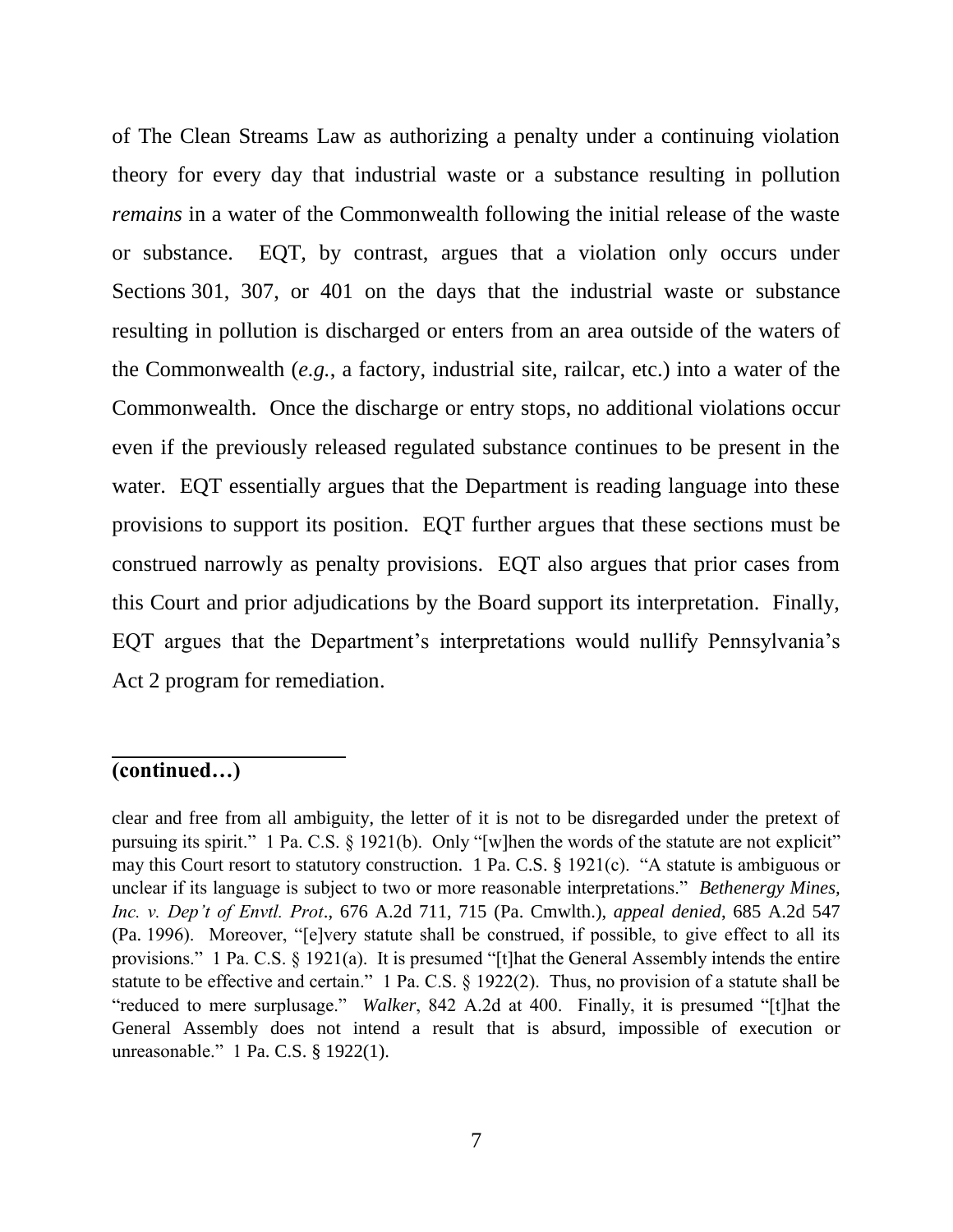In defense of its interpretation, the Department argues that under the statutory language of Sections 301, 307, and 401 of The Clean Streams Law, a violation occurs when industrial waste or a substance resulting in pollution flows from one water of the Commonwealth into another. The Department argues, alternatively, that if its interpretation is not supported by the clear language of the statute, then it is supported by the rules of statutory construction. Namely, the Department argues that these provisions are remedial, rather than punitive, and further the legislative intent of The Clean Streams Law. The Department also argues that the cases cited by EQT are distinguishable. The Department also avers that its interpretation is reasonable and, therefore, should be afforded deference. Finally, the Department argues that its interpretation is consistent with the Act 2 remediation scheme in that it only further incentivizes prompt cleanup after a violation of The Clean Streams Law.

#### **A. Statutory Framework**

### *1. The Clean Streams Law*

The General Assembly's overarching intent in The Clean Streams Law is to protect the waters of the Commonwealth from pollution. *See* Section 4 of The Clean Streams Law, 35 P.S. § 691.4. Section 1 of The Clean Streams Law, 35 P.S. § 691.1, defines "waters of the Commonwealth" as follows:

> "Waters of the Commonwealth" shall be construed to include any and all rivers, streams, creeks, rivulets, impoundments, ditches, water courses, storm sewers, lakes, dammed water, ponds, springs and all other bodies or channels of conveyance of surface and underground water, or parts thereof, whether natural or artificial, within or on the boundaries of this Commonwealth.

In furtherance of the overarching goal, The Clean Streams Law is organized to address particular types of pollution and potential pollution.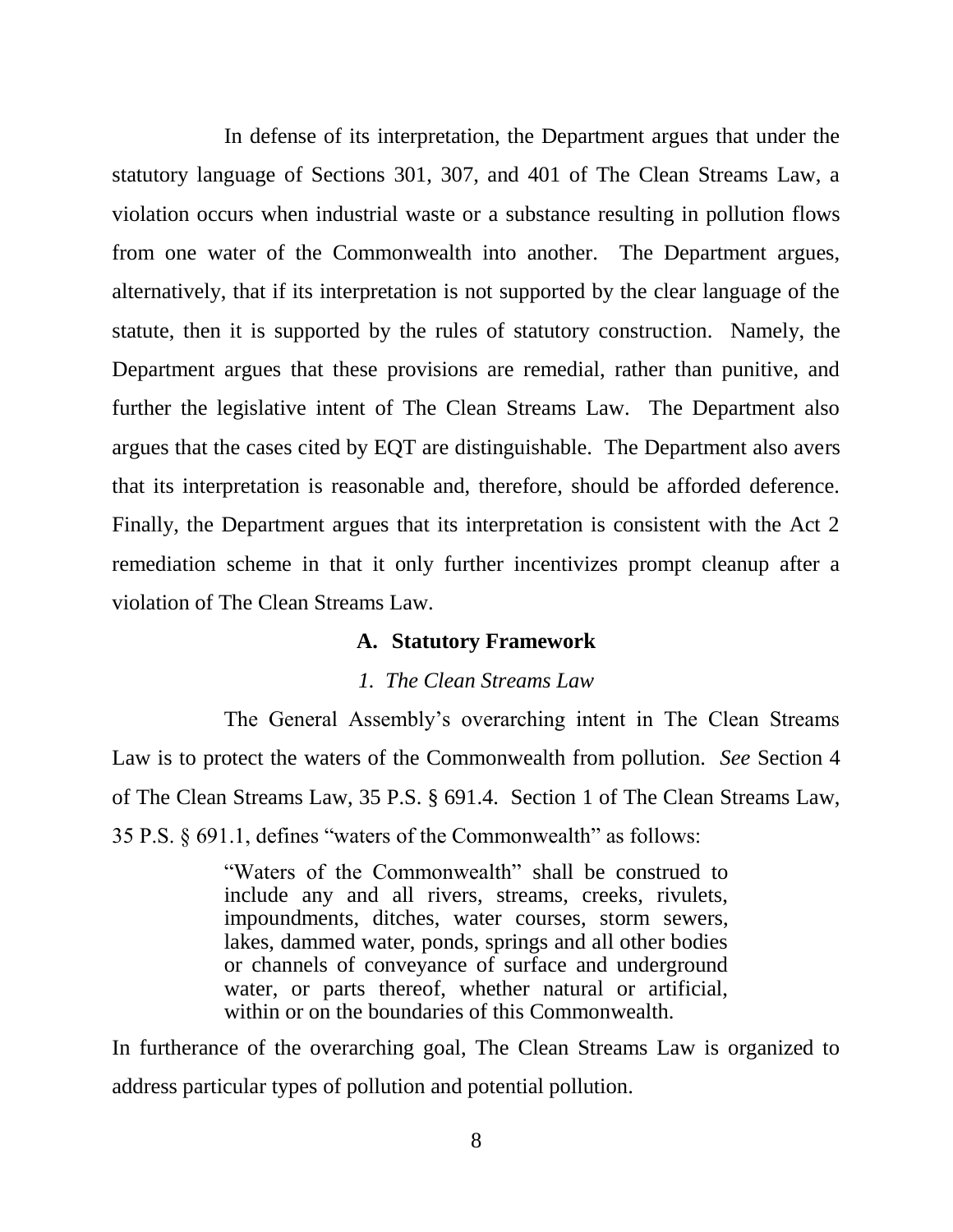Article II of The Clean Streams Law regulates pollution resulting from "sewage."<sup>8</sup> As the title of the section suggests,  $9$  Section 201 of The Clean Streams Law generally prohibits the discharge<sup>10</sup> of sewage into the waters of the Commonwealth and also prohibits the entering of sewage into waters of the Commonwealth through other means:

> No person or municipality shall place or permit to be placed, or discharged or permit to flow, or continue to discharge or permit to flow, into any of the waters of the Commonwealth any sewage, except as hereinafter provided in this act.

Discharges, however, are allowed if permitted under Section 202 of The Clean Streams Law, 35 P.S. § 691.202. If not permitted, the discharge of sewage is "declared to be a nuisance." Section 202 of The Clean Streams Law.

In a similar fashion, Article III of The Clean Streams Law regulates pollution resulting from "industrial waste."<sup>11</sup> Section 301 of The Clean Streams

<sup>11</sup> "Industrial waste" is defined to include

## **(Footnote continued on next page…)**

<sup>&</sup>lt;sup>8</sup> "Sewage" is defined "to include any substance that contains any of the waste products or excrements or other discharge from the bodies of human beings or animals." Section 1 of The Clean Streams Law.

<sup>9</sup> We note that although not controlling, section headings "may be used to aid in the construction thereof." 1 Pa. C.S. § 1924.

<sup>&</sup>lt;sup>10</sup> The Department's regulations define the term "discharge" as occurring where a pollutant is added "to *surface waters* of this Commonwealth *from a point source*," 25 Pa. Code. § 92a.2 (emphasis added).

any liquid, gaseous, radioactive, solid or other substance, not sewage, resulting from any manufacturing or industry, or from any establishment, as herein defined, and mine drainage, refuse, silt, coal mine solids, rock, debris, dirt and clay from coal mines, coal colleries, breakers or other coal processing operations. "Industrial waste" shall include all such substances whether or not generally characterized as waste.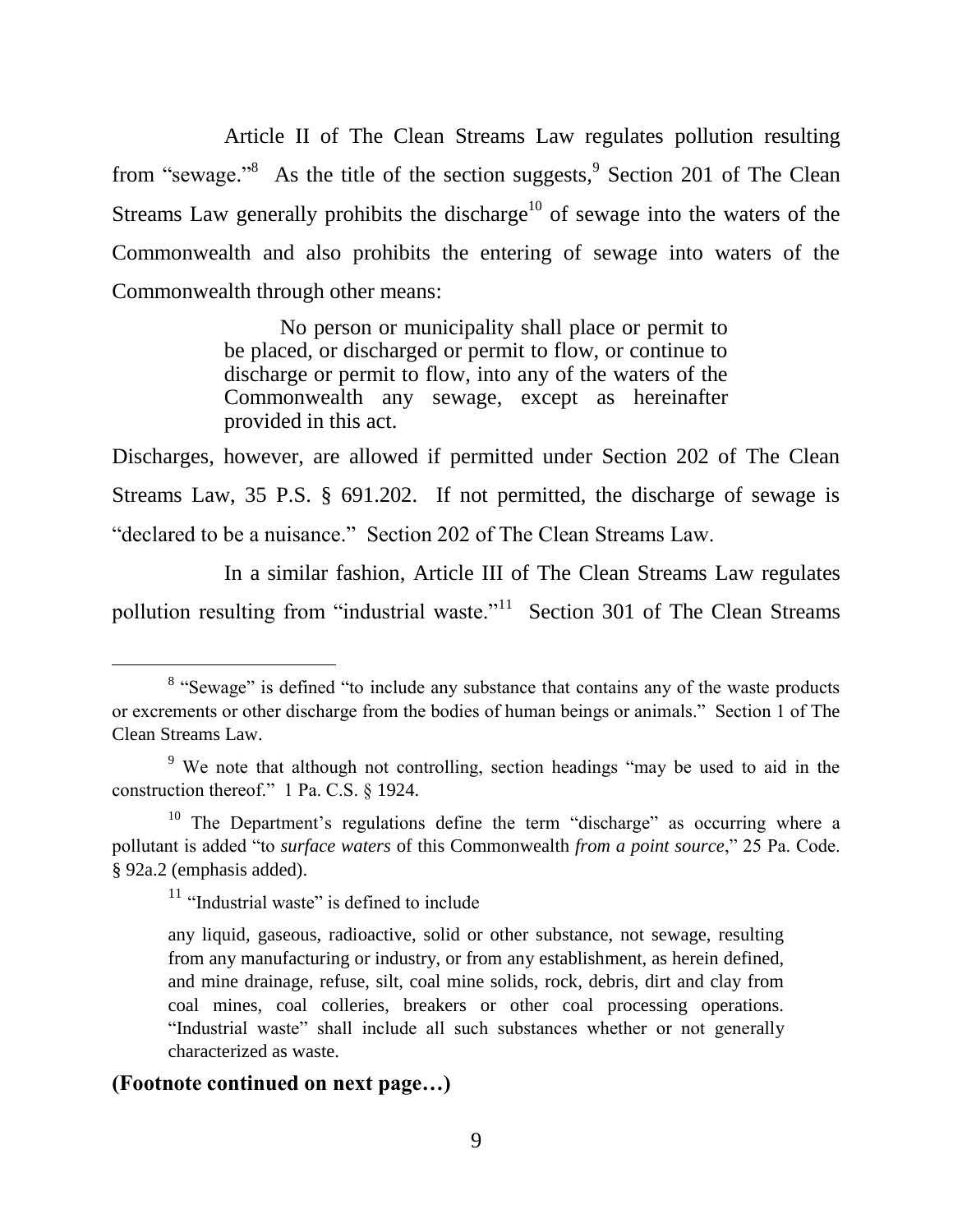Law, titled "Prohibition against discharge of industrial wastes," prohibits the discharge of industrial wastes into the waters of the Commonwealth and also prohibits industrial waste entering the waterways of the Commonwealth through means other than discharge. Specifically, Section 301 of The Clean Streams Law provides:

> No person or municipality shall place or permit to be placed, or discharged or permit to flow, or continue to discharge or permit to flow, into any of the waters of the Commonwealth any *industrial wastes*, *except as hereinafter provided in this act.*

(Emphasis added.) Like discharges of sewage, however, discharges of industrial waste are allowed if permitted under the relevant provision of The Clean Streams Law. Section 307(a) of The Clean Streams Law provides:

> No person or municipality shall discharge or permit the discharge of industrial wastes in any manner, directly or indirectly, into any of the waters of the Commonwealth unless such discharge is authorized by the rules and regulations of the department or such person or municipality has first obtained a permit from the department.

Like unpermitted discharges of sewage, Section 307(c) of The Clean Streams Law further provides that "[a] discharge of industrial waste without a permit or contrary to the terms and conditions of a permit or contrary to the rules and regulations of the department is hereby declared to be a nuisance."

Article IV of The Clean Streams Law addresses "other" types of pollution—*i.e.*, pollution resulting from a discharge or entry of something other

**(continued…)**

l,

Section 1 of The Clean Streams Law.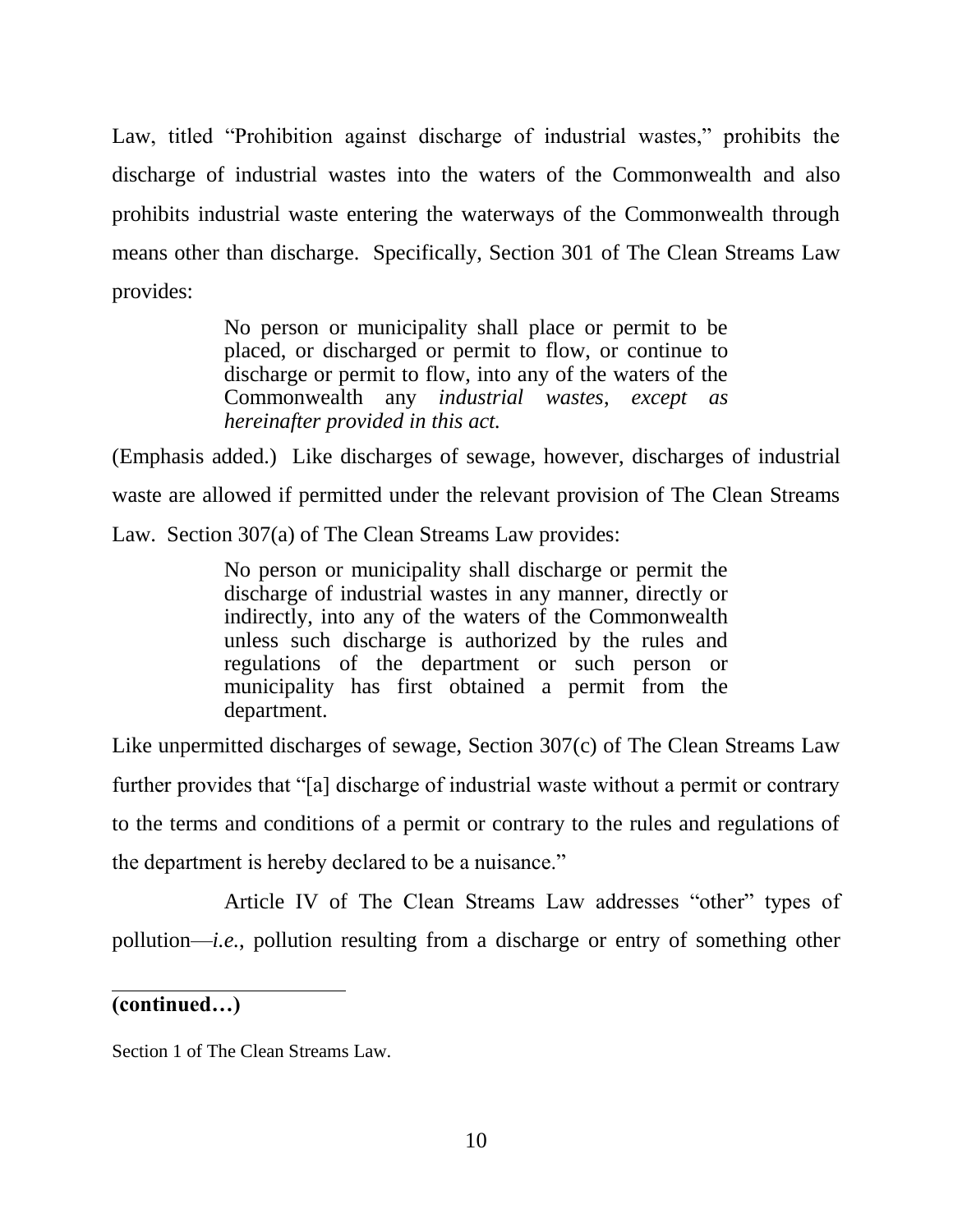than sewage and industrial waste into the waters of the Commonwealth. Section 401 of The Clean Streams Law provides:

> It shall be unlawful for any person or municipality to put or place into any of the waters of the Commonwealth, or allow or permit to be discharged from property owned or occupied by such person or municipality into any of the waters of the Commonwealth, *any substance of any kind or character resulting in pollution as herein defined*. *Any such discharge is hereby declared to be a nuisance.*

(Emphasis added.)<sup>12</sup> Section 402 of The Clean Streams Law, 35 P.S. § 691.402, extends to the Department the authority to regulate any activities "not otherwise requiring a permit under this act<sup>313</sup> that have the potential to pollute the waters of the Commonwealth by requiring that such activities only be conducted pursuant to permits issued by the Department.

 $\overline{a}$ 

Section 1 of The Clean Streams Law.

<sup>13</sup> This is an obvious reference to the discharge permit provisions for sewage and industrial waste in Sections 202 and 307 of The Clean Streams Law.

<sup>&</sup>lt;sup>12</sup> "Pollution" is defined as follows:

<sup>&</sup>quot;Pollution" shall be construed to mean contamination of any waters of the Commonwealth such as will create or is likely to create a nuisance or to render such waters harmful, detrimental or injurious to public health, safety or welfare, or to domestic, municipal, commercial, industrial, agricultural, recreational, or other legitimate beneficial uses, or to livestock, wild animals, birds, fish or other aquatic life, including but not limited to such contamination by alteration of the physical, chemical or biological properties of such waters, or change in temperature, taste, color or odor thereof, or the discharge of any liquid, gaseous, radioactive, solid or other substances into such waters. The department shall determine when a discharge constitutes pollution, as herein defined, and shall establish standards whereby and wherefrom it can be ascertained and determined whether any such discharge does or does not constitute pollution as herein defined.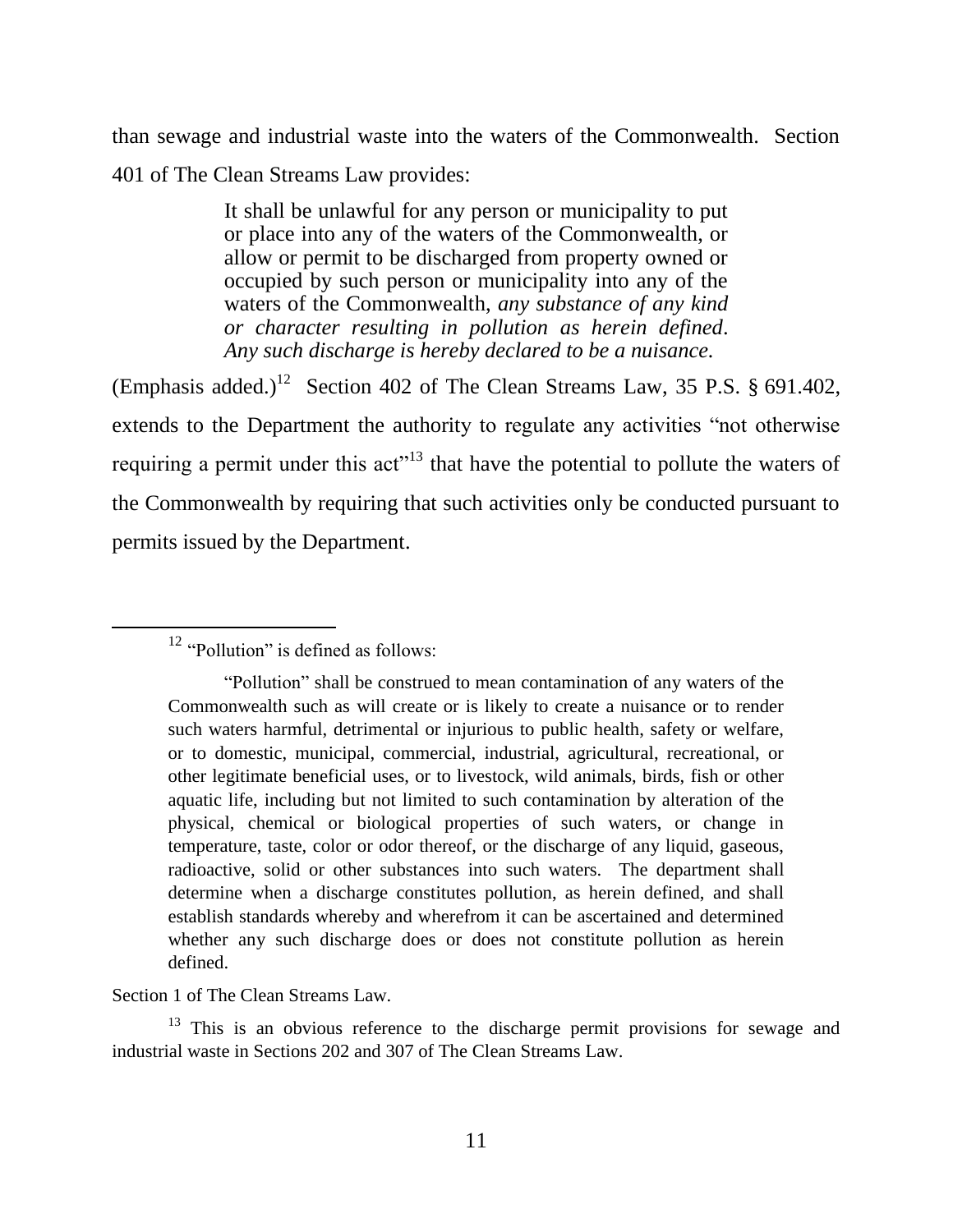Enforcement is set forth in Article VI. Section 601(a) of The Clean Streams Law, 35 P.S. § 691.601(a), generally provides that "[a]ny activity or condition declared by this act to be a nuisance *or which is otherwise a violation of this act, shall be abatable in the manner provided by law or equity for the abatement of public nuisances.*" (Emphasis added.) Actions seeking abatement of nuisances can be brought in this Court's original jurisdiction or in the court of common pleas of the county "where the activity has taken place, the condition exists, or the public is affected." *Id.* In addition to seeking abatement in the courts of the Commonwealth under Section 601 of The Clean Streams Law, Section 602 of The Clean Streams Law, 35 P.S. § 691.602, provides that persons or municipalities that violate any provision of The Clean Streams Law may be subject to criminal penalties. The Department also may assess civil penalties, after a hearing, for violations "of a provision of this act, rule, regulation, order of the department, or a condition of any permit issued pursuant to" The Clean Streams Law. Section 605(a) of the Clean Streams Law, 35 P.S. § 691.605(a). The Clean Streams Law provides for specific penalties for violations that are connected with or related to mining<sup>14</sup> and sets forth the manner and requirements for the imposition of those civil penalties.<sup>15</sup> Section  $605(b)$  of The Clean Streams Law,

<sup>&</sup>lt;sup>14</sup> Section 1 of The Clean Streams Law, pertaining to definitions, provides that the term "'[m]ine' shall be construed to mean any coal mine, clay mine or other facility from which minerals are extracted from the earth including coal refuse disposal areas and coal collieries, coal breakers and other coal processing operations."

<sup>&</sup>lt;sup>15</sup> Section 605(b)(3) of The Clean Stream Law, which applies to civil penalties for violations that are connected with or related to mining, provides:

If the violation involves the failure to correct, within the period prescribed for its correction, a violation for which a cessation order, other abatement order or notice of violation has been issued, a civil penalty of not less than seven hundred fifty **(Footnote continued on next page…)**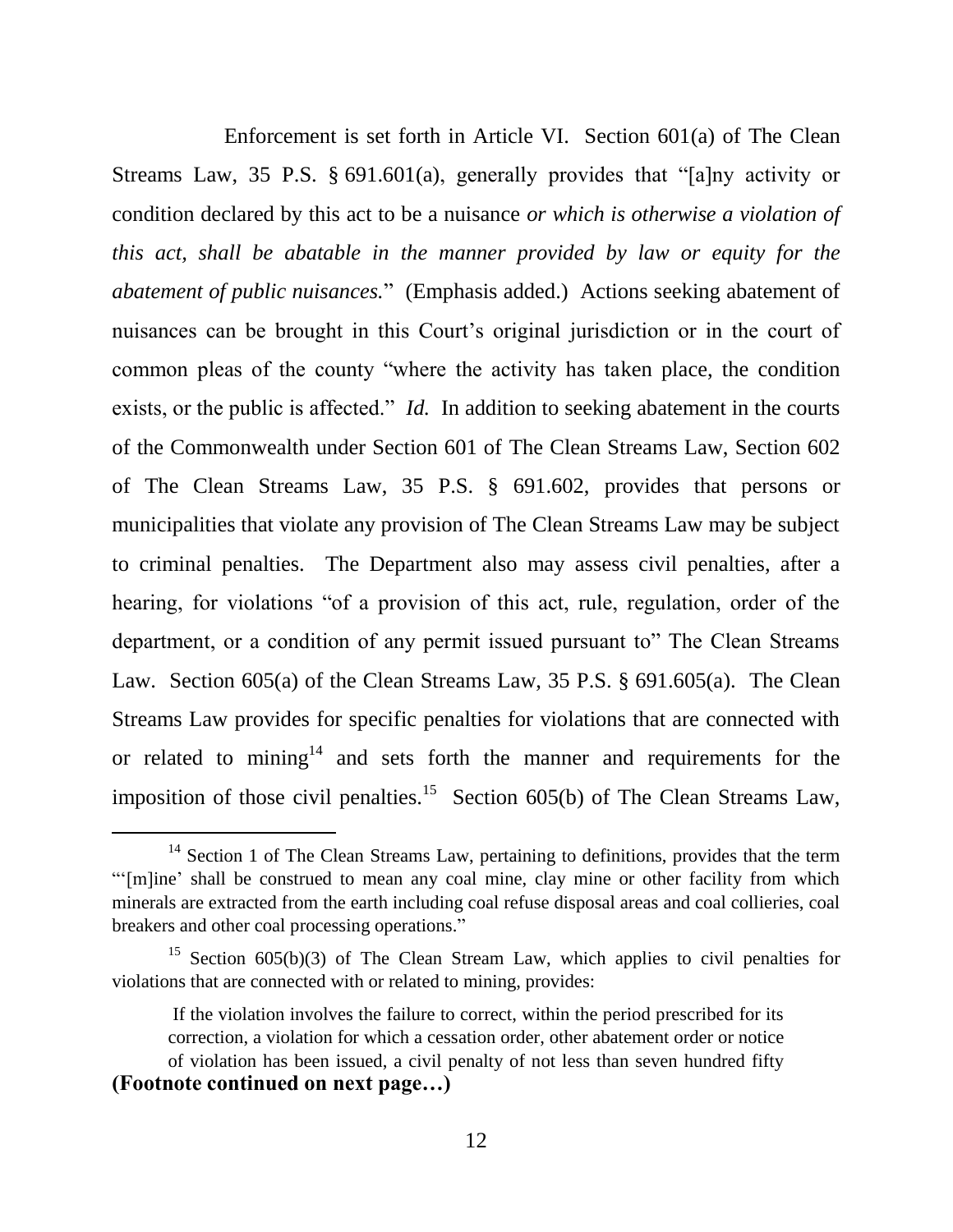35 P.S. § 691.605(b). That section, which again relates to only violations connected with or related to mining, provides for the assessment of a civil penalty for a violation that "continues beyond the period prescribed for its correction."<sup>16</sup>

Additionally, Section 610 of The Clean Streams Law, 35 P.S. § 691.610, authorizes the Department to "issue such orders as are necessary to aid in the enforcement of [The Clean Streams Law]," including, "but not limited to, orders modifying, suspending or revoking permits and orders requiring persons or municipalities to cease operations of an establishment which, in the course of its operation, has a discharge which is in violation of any provision of this act." The Department's order may "require compliance with such conditions as are necessary to prevent or abate pollution or effect the purposes of [The Clean Streams Law]." Section 610 of the Clean Streams Law (emphasis added).

Finally, Section 701 of The Clean Streams Law, 35 P.S. § 691.701, makes clear that the collection of a penalty by the Department under Article VI does not estop proceedings in courts of law or equity to abate pollutions forbidden under the act or abate nuisances existing under law.

## **(continued…)**

dollars (\$750) shall be assessed for each day the violation continues beyond the period prescribed for its correction: Provided, however, That correction of a violation within the period prescribed for its correction shall not preclude assessment of a penalty for the violation.

<sup>16</sup> When a written complaint is made to the Department, it is the duty of the Department "to investigate any alleged source of pollution of the waters of the Commonwealth, and to institute appropriate proceedings under [The Clean Streams Law] to discontinue any such pollution if the offense complained constitutes a violation of [The Clean Streams Law]." Section 604 of The Clean Streams Law, 35 P.S. § 691.604.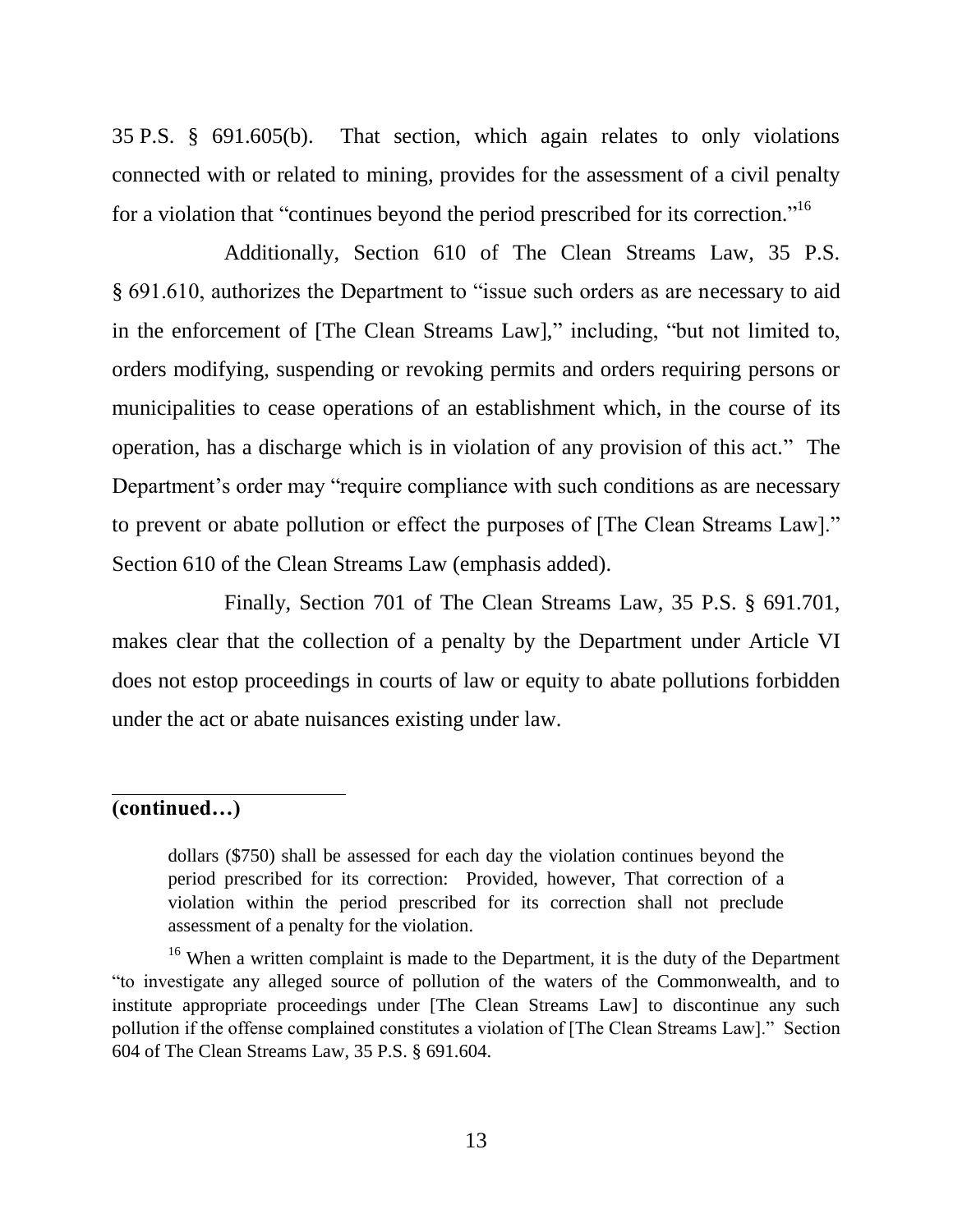### 2. *Act 2*

Pennsylvania's Land Recycling Program is comprised of three companion acts, enacted simultaneously: Act 2; the Economic Development Agency, Fiduciary and Lender Environmental Liability Protection Act (Act 3), Act of May 19, 1995, P.L. 33, 35 P.S. §§ 6027.1-.14; and the Industrial Sites Environmental Assessment Act (Act 4), Act of May 19, 1995, P.L. 43, *as amended*, 35 P.S. §§ 6028.1-.5. Act 2 is the primary law under the Land Recycling Program and seeks to encourage brownfields redevelopment through uniform cleanup standards based on health and environmental risks, standardized review procedures, and release from liability. Act 2 provides the remediation standards for contamination under several state environmental statutes, including The Clean Streams Law,<sup>17</sup> and releases liability for further remediation once that standard is achieved. The broad release of liability under Act 2 includes current and future owners and precludes liability from lawsuits brought by citizens or contribution actions brought by responsible persons. $^{18}$  Section 501 of Act 2, 35 P.S. § 6026.501.

In 2004, the Department entered into an agreement with the Environmental Protection Agency, which provides, in part, that a remediation that complies with the Act 2 standards will satisfy the Comprehensive Environmental Response, Compensation, and Liability Act of 1980 (CERCLA), 42 U.S.C. §§

<sup>17</sup> *See* Section 106 of Act 2, 35 P.S. § 6026.106.

<sup>&</sup>lt;sup>18</sup> Act 3 provides lenders that finance a recycled brownfield protection from clean-up liabilities as long as their participation did not cause the contamination. Act 4 allocates funds for grants to conduct assessments for brownfields.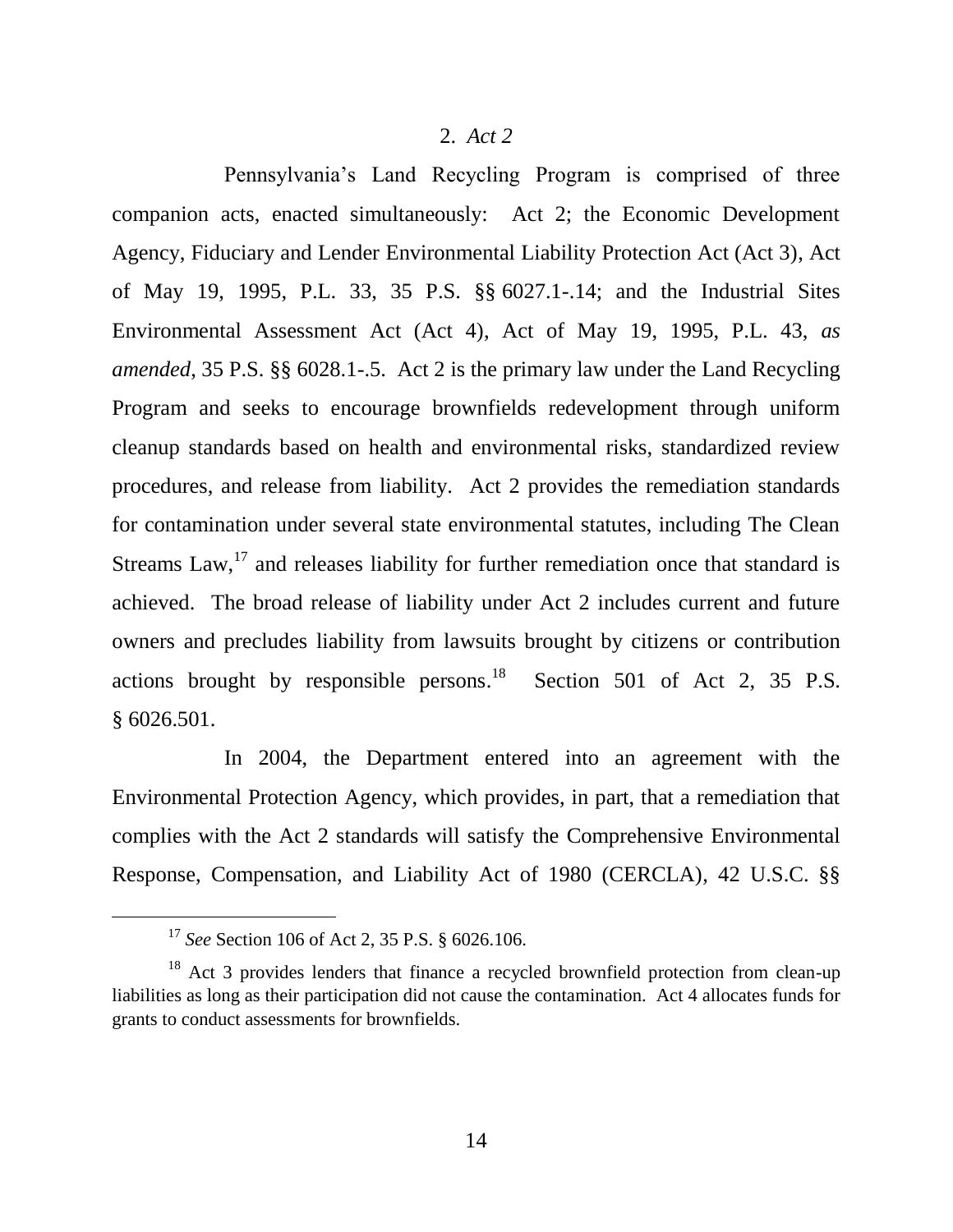9601-9675, and the federal government will refrain from commencing an action under any related federal regulations.<sup>19</sup> Thus, if a party achieves attainment of Act 2 remediation, that party will not face any further liability for cleanup under The Clean Streams Law or any of the related state or federal statutes.

### **B. Confinement of Our Analysis**

The issue of statutory analysis presented here, as phrased by the Department, is whether, under the above scheme, every time a person "allow[s] his, her, or its industrial waste or pollutional substance to flow from one water of the Commonwealth into another water of the Commonwealth," the person is committing a new and separate violation of Section 301, 307, and/or 401 of The Clean Streams Law. (Dep't's Br. at 10.) If so, every such violation can be assessed as a separate civil penalty under Section 605(a) of The Clean Streams Law. The Department cites to the Pennsylvania Supreme Court's decision in *Commonwealth v. Harmar Coal Co.*, 306 A.2d 308 (Pa. 1973), *appeal dismissed*, 415 U.S. 903 (1974), in support of its interpretation.

Based on the undisputed facts noted above, the dispute here revolves around a release of impaired water and sludge from an industrial site—*i.e.*, a natural gas well pad wastewater impoundment. Under the Department's regulations, the wastewater impoundment, from which the industrial waste leaked,

<sup>19</sup> Shari Shapiro, *The Effectiveness of Pennsylvania's Act 2: Are Good Mechanics Enough?*, 24 Temp. J. Sci. Tech. & Envtl. L. 441, 448 (2005). Attainment of Act 2 remediation also satisfies the Resource Conservation and Recovery Act (RCRA), 42 U.S. C. §§ 6901-6992k, and the Toxic Substances Control Act (TSCA), 15 U.S.C. §§ 2601-2697. DEP Fact Sheet: *Overview of the Land Recycling Program* at 2.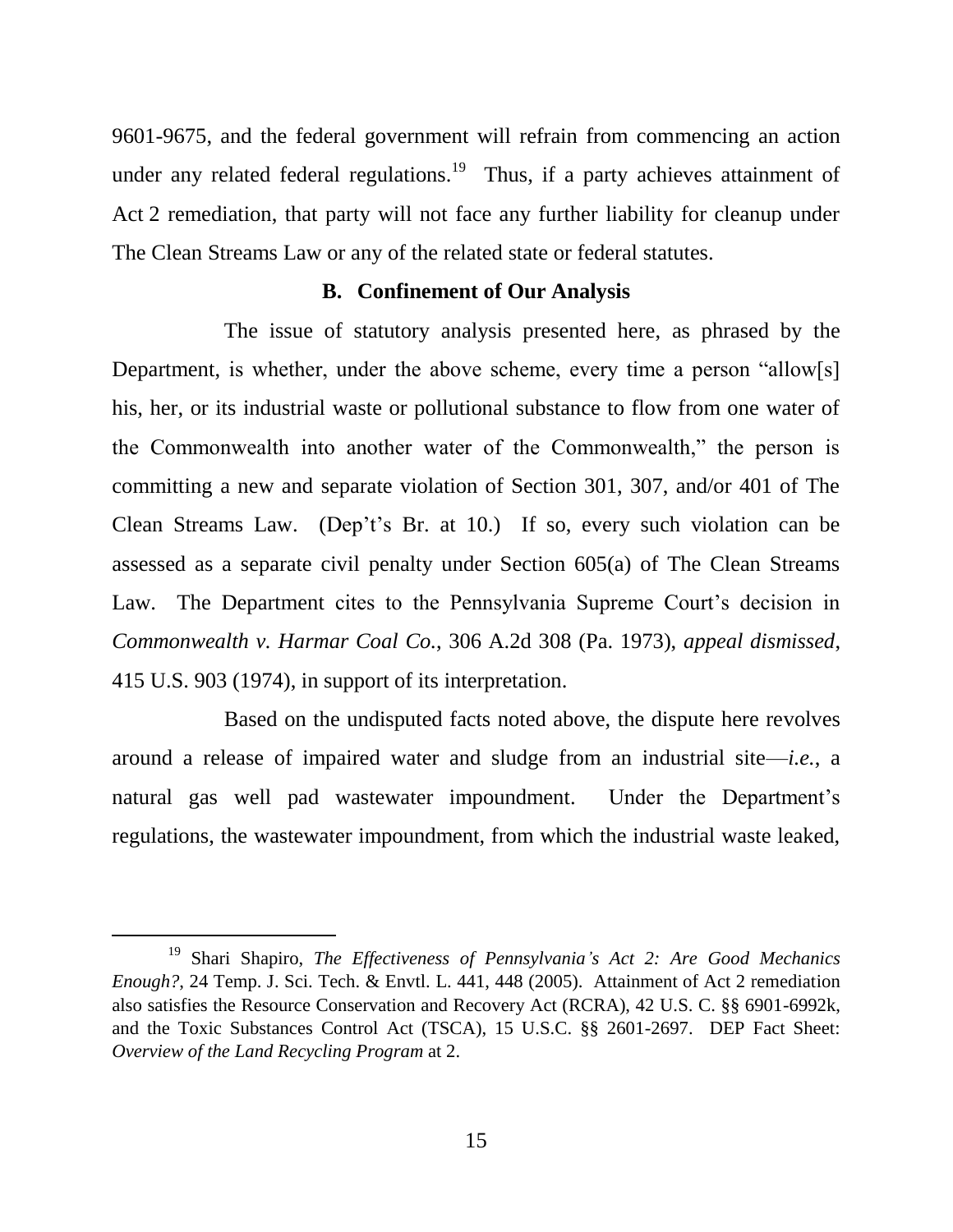meets the definition of a "point source."<sup>20</sup> Because the release emanated from an industrial site, the waste at issue is considered industrial waste, regulated under Article III of The Clean Streams Law, and not Article IV (relating to other forms of pollutants). Our analysis, therefore, will focus on interpreting this article of The Clean Streams Law.

As noted above, Sections 301 and 307 of The Clean Streams Law work in tandem. The first provides a general rule prohibiting pollution through the release of industrial waste, and the second provides for a process by which a municipality or person can obtain a permit to "discharge" residual waste into the waters of the Commonwealth. As discussed above, according to the Department's regulations, a "discharge" occurs where a pollutant is added "to *surface waters* of this Commonwealth *from a point source*." 25 Pa. Code. § 92a.2 (emphasis added). Here, the industrial waste from the wastewater impoundment initially infiltrated groundwater, not surface water. Accordingly, the pollution in question does not meet the definition of a "discharge" and, therefore, is not regulated by Section 307 of The Clean Streams Law. Thus, our analysis shall be confined to proper application of Section 301 of The Clean Streams Law for purposes of imposing civil penalties.

 $20$  A "point source" is defined as "[a] discernible, confined and discrete conveyance, including, but not limited to, any pipe, ditch, channel, tunnel, conduit, well, discrete fissure, container, rolling stock, [Concentrated Aquatic Animal Production Facility (CAAP)], [Concentrated Animal Feeding Operation (CAFO)], landfill leachate collection system, or vessel or other floating craft, from which pollutants are or may be discharged." 25 Pa. Code § 92a.2.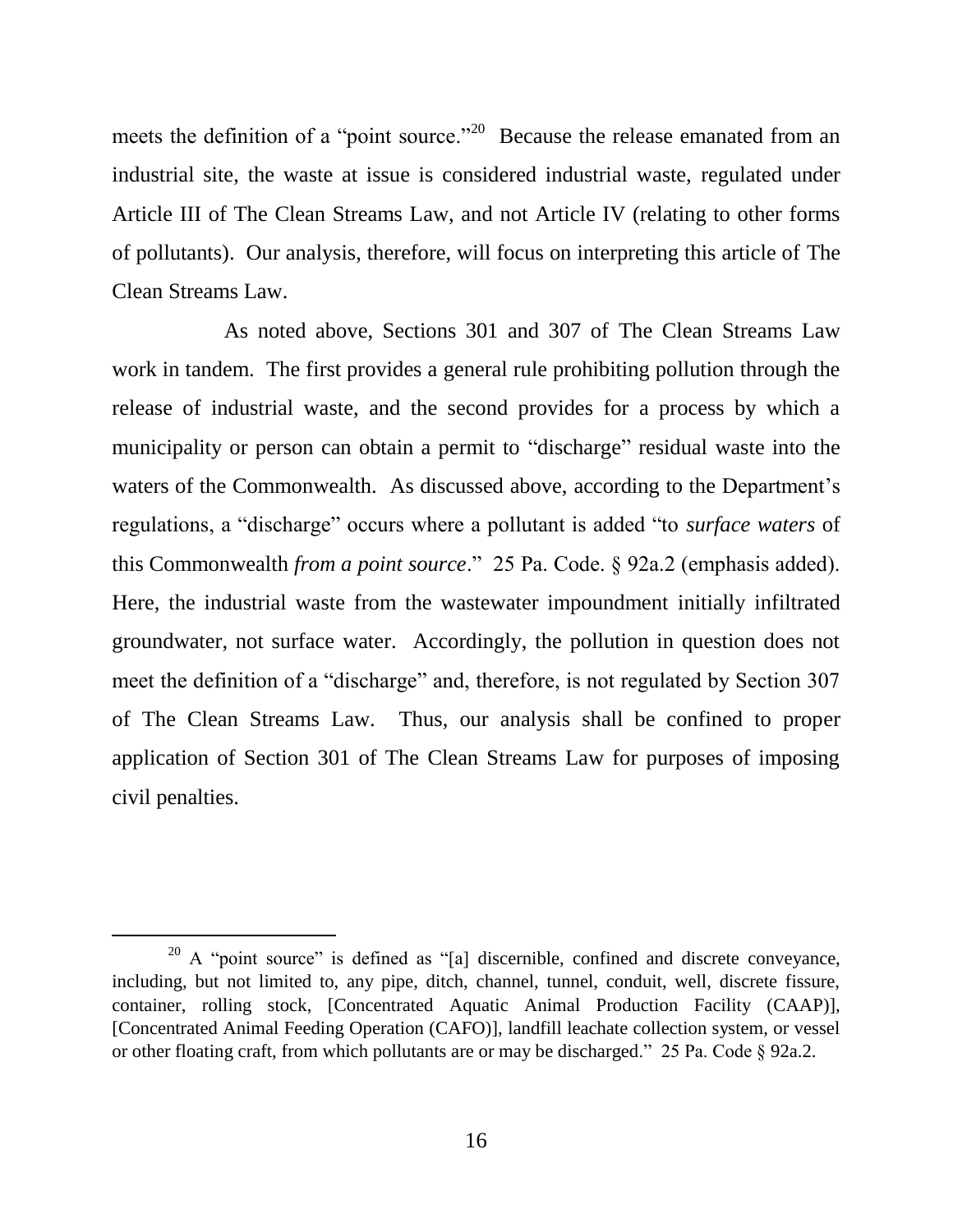#### **C. Interpretation of Section 301 of The Clean Streams Law**

As noted above, Section 301 of The Clean Streams Law prohibits not only a discharge, "except as hereinafter provided in this act," but also prohibits placing industrial waste, permitting industrial waste to be placed, permitting industrial waste to flow, or continuing to permit industrial waste to flow "into any of the waters of the Commonwealth." EQT claims that it stopped any such illegal activity once it completely emptied the leaking impoundment of impaired water and sludge. The Department claims that the illegal activity continues so long as the leaked industrial waste exists in *any* water of the Commonwealth—*i.e.*, until the released industrial waste is entirely abated in accordance with the standards set forth in Act  $2<sup>21</sup>$  Until that time, violations and civil penalties will continue to accrue.

With regard to Section 301 of The Clean Streams Law's prohibitions, as we noted above, the Department's regulations expressly define the term "discharge" as occurring where a pollutant is added "to *surface waters* of this Commonwealth *from a point source*." 25 Pa. Code. § 92a.2 (emphasis added). Thus, it is clear that Section 301 prohibits the entry of industrial waste into the surface waters of the Commonwealth through a point source. The General Assembly, however, also prohibited a person from "plac[ing] or permit[ting] to be placed, or  $\ldots$  permit [ting] to flow, or continularly to  $\ldots$  permit to flow, into any of the waters of the Commonwealth" industrial waste. 35 P.S. § 691.301. Through

<sup>&</sup>lt;sup>21</sup> Section 106(a) of Act 2, 35 P.S. § 6026.106(a), provides that whenever site remediation is required under, *inter alia*, The Clean Streams Law, the Act 2 environmental remediation standards apply. As noted above, EQT has fully remediated any soil contamination and continues to remediate groundwater contamination.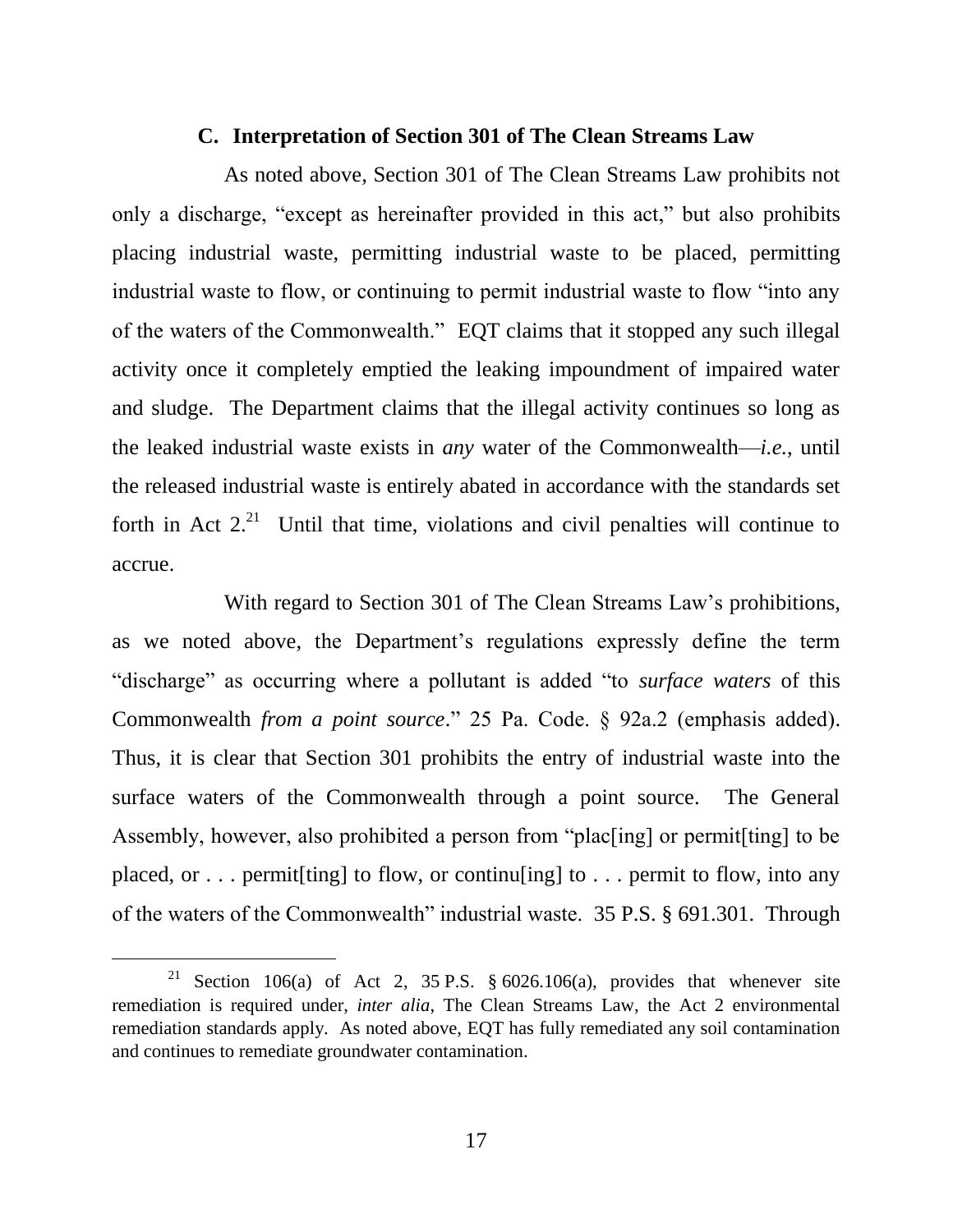the inclusion in Section 301 of the language "plac[ing] or permit[ting] to be placed, or . . . permit[ting] to flow, or continu[ing] to . . . permit to flow, into any of the waters of the Commonwealth," it appears that the General Assembly intended to expand Section 301's prohibition not only to discharges of industrial waste into surface waters, but also to instances where industrial waste enters into the Commonwealth's groundwater or surface waters through other means. *See id.* This interpretation would cover situations where industrial waste escapes containment and flows over land into surface waters or leaks into the soil and enters the Commonwealth's groundwater. Thus, Section 301's prohibition applies to situations such as here, where industrial waste leaked from a compromised subgrade impoundment into the subsurface beneath the impoundment, making its way to the groundwater. In fact, the parties do not disagree that Section 301 prohibits such pollution. The parties disagree, however, as to whether further movement of the industrial waste and its mere presence in groundwater or other bodies of water that make up the waters of the Commonwealth are also violations.

The Department essentially asks the Court to conclude that, following an initial release of industrial waste into a water of the Commonwealth, the natural flow of the waste from that water into another water of the Commonwealth or *part* thereof constitutes a violation (*e.g.*, the flow of industrial waste from part of a stream to another part of that same stream or to a river would result in a continuing violation), because a person or municipality, through the initial release of that industrial waste, allowed or permitted the waste to flow or continue to flow from one water of the Commonwealth to another. The Department's interpretation focuses partly on the definition of "waters of the Commonwealth," which includes "all rivers, streams, creeks, rivulets, impoundments, ditches, water courses, storm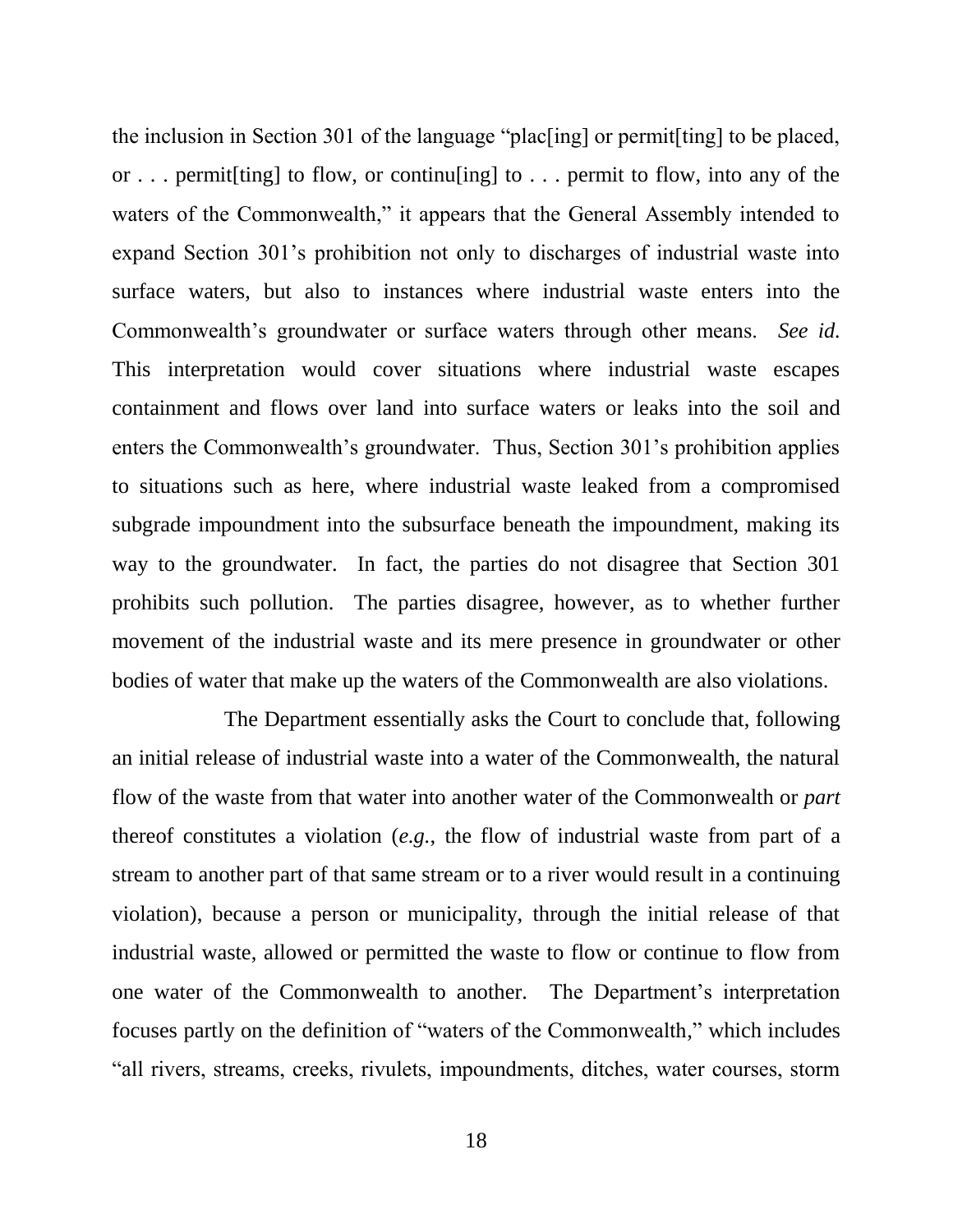sewers, lakes, dammed water, ponds, springs and all other bodies or channels of conveyance of surface and underground water, *or parts thereof*." 35 P.S. § 691.1 (emphasis added). The Department argues that the inclusion of the various "parts" of waters of the Commonwealth indicates that the General Assembly intended to prohibit the entrance of unpermitted industrial waste into each individual category of water. The Department also stresses the dynamic, rather than static, nature of the hydrogeologic regime that encompasses the "waters of the Commonwealth." (Dep't's Br. at 13-15).

Furthermore, the Department maintains that its interpretation is consistent with Act 2, because the continuing violation creates incentive for aggressive, prompt, thorough cleanup, whereas the consequence of EQT's interpretation would be the elimination of any legal obligation to clean up contaminated waters, which would vitiate the declared legislative purpose to restore to a clean, unpolluted condition every stream in Pennsylvania.

EQT, on the other hand, focuses on the portion of Section 301 of The Clean Streams Law that prohibits a person or municipality from permitting industrial waste to flow or continue to flow "*into* any of the waters of the Commonwealth." (Emphasis added.) EQT takes the position that industrial waste enters "into" the waters of the Commonwealth when it first enters one of the types of waters enumerated in the definition of "waters of the Commonwealth." EQT contends that after that initial entry, however, movement of the industrial waste from one water to another water is not prohibited, because the various enumerated waters all make up "the *waters* of the Commonwealth." In other words, once the industrial waste enters into one water of the Commonwealth, it has entered "the *waters* of the Commonwealth," such that Section 301's prohibition does not

19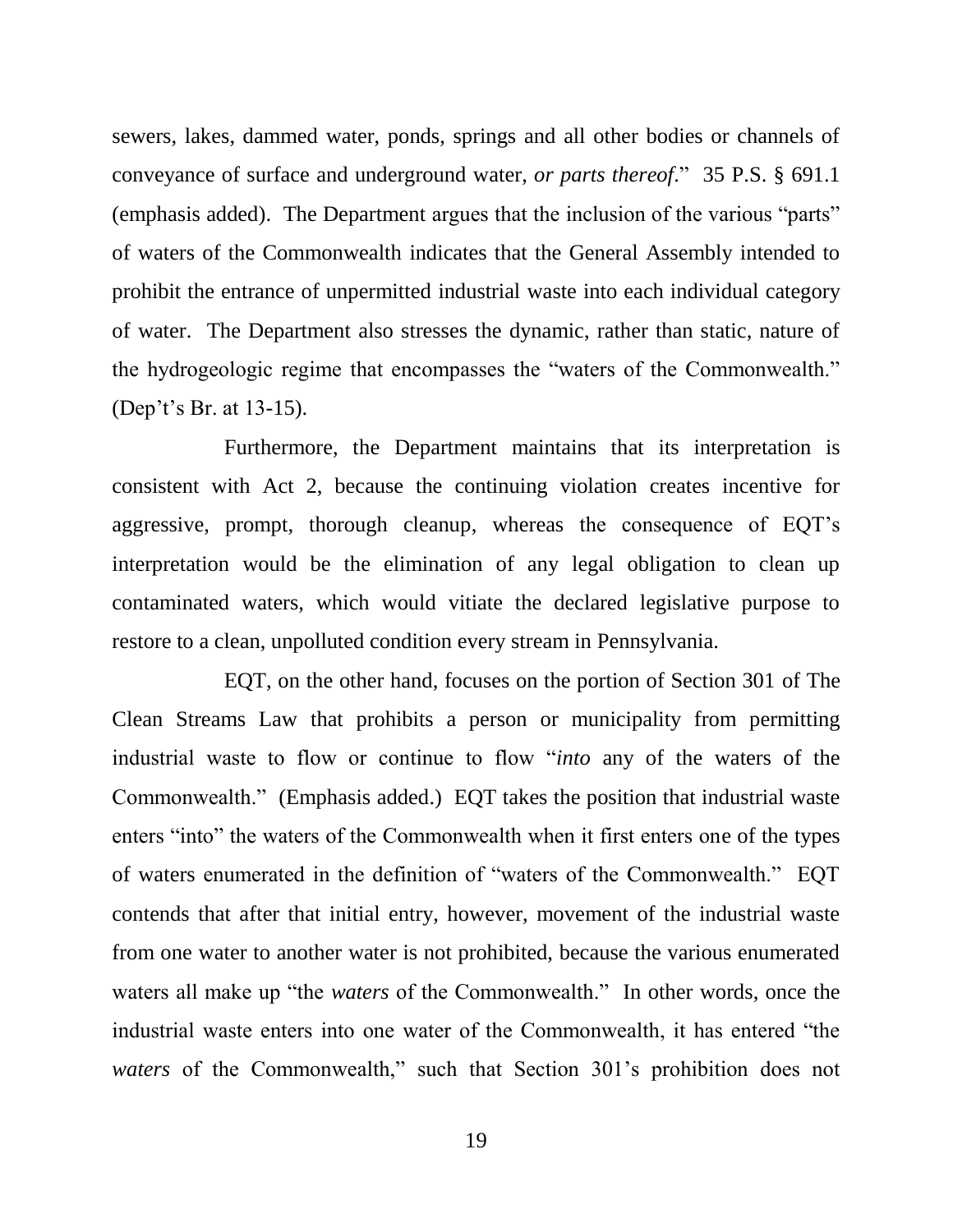encompass the movement of the industrial waste after its initial entry. EQT notes that the industrial waste is not entering "into" the water from an outside source when it moves from one water to another.

The Department's interpretation of Section 301 of The Clean Streams Law as providing that a violation occurs when industrial waste flows from one water of the Commonwealth into another and continues to constitute a violation until remediation is completed is not supported by the statutory provisions and framework or the rules of statutory construction. The Department's interpretation would result in potentially limitless continuing violations for a single unpermitted release of industrial waste while *any* of the waste remained in any water of the Commonwealth, or until Act 2 remediation is completed. Moreover, if a new violation occurs as industrial waste moves from one water of the Commonwealth to another water or part thereof, it would be impossible for the Department to prosecute a case without the Commonwealth of Pennsylvania first delineating all of the boundaries for each water and each *part* thereof. The General Assembly did not intend for these sections to establish seemingly endless violations following but a single release of industrial waste or other prohibited substances from a point source or otherwise into a water of the Commonwealth.

Moreover, the Department's interpretation ignores the fact that violations require some culpable action or inaction by the polluter. After all, the Department has the power to impose civil penalties for *each* violation under Section 605(a) of The Clean Streams Law. Civil penalties are designed to punish wrongful conduct, as the Department concedes in its brief. (Dep't's Br. at 25.) Indeed, Section 605(a) of The Clean Streams Law requires the Department, in seeking a civil penalty, to consider a number of factors, including the willfulness of

20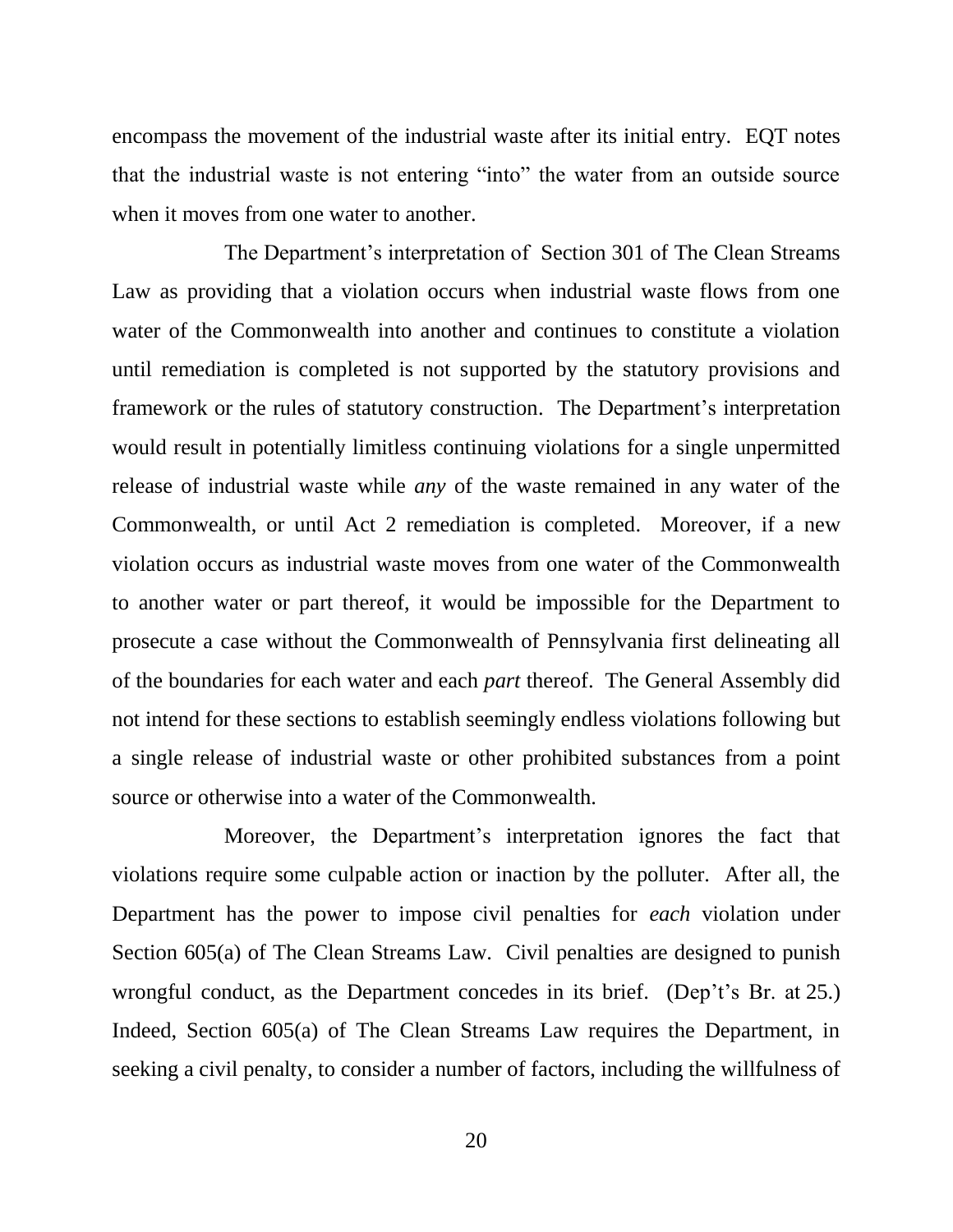the violation. The Department's interpretation focuses on the passive movement of the industrial waste, not the actions of the party that released the waste.

Had the General Assembly intended that a violation of Section 301 of The Clean Streams Law would result in a continuing violation until remediation is achieved, the General Assembly would have clearly stated such. The absence of such language is striking given the inclusion in Section 605(b) of The Clean Streams Law of a continuing civil penalty for certain violations relating to mining "for each day the violation continues *beyond* the period prescribed for its correction."<sup>22</sup> (Emphasis added.)

To rule otherwise would be tantamount to punishing a polluter indefinitely, or at least for as long as the initially-released industrial waste remains in the waters of the Commonwealth, for the same violation—*i.e.*, the initial release.<sup>23</sup> *See* 1 Pa. C.S.  $\S$  1928 (requiring courts to strictly construe penal provisions in statute). Such a ruling would vastly expand potential liability in Pennsylvania, even when a polluter is taking aggressive steps to remediate.

 $22$  This provision also suggests that violations do not continue following an initial release during a time period during which corrective action is being taken.

<sup>&</sup>lt;sup>23</sup> The Department's interpretation is not entitled to deference. Generally speaking, the courts "defer to the expertise of the agency upon which the General Assembly has vested enforcement or interpretive responsibilities." *Packer v. Bureau of Prof'l & Occupational Affairs*, 99 A.3d 965, 969 (Pa. Cmwlth. 2014) (citing Section 1921(c)(8) of the Statutory Construction Act, 1 Pa. C.S. § 1921(c)(8)), *appeal denied*, 109 A.3d 680 (Pa. 2015). Deference is not given, however, to agency interpretations which are erroneous or which frustrate legislative intent. *Id.* As explained above, the clear language of the statute and the rules of statutory construction lead us to conclude that the Department's interpretation is not consistent with the legislature's intent. Moreover, deference is not given when an agency interprets a statute to justify its position in litigation. *ARIPPA v. Pa. Pub. Util. Comm'n*, 792 A.2d 636, 660 (Pa. Cmwlth. 2002).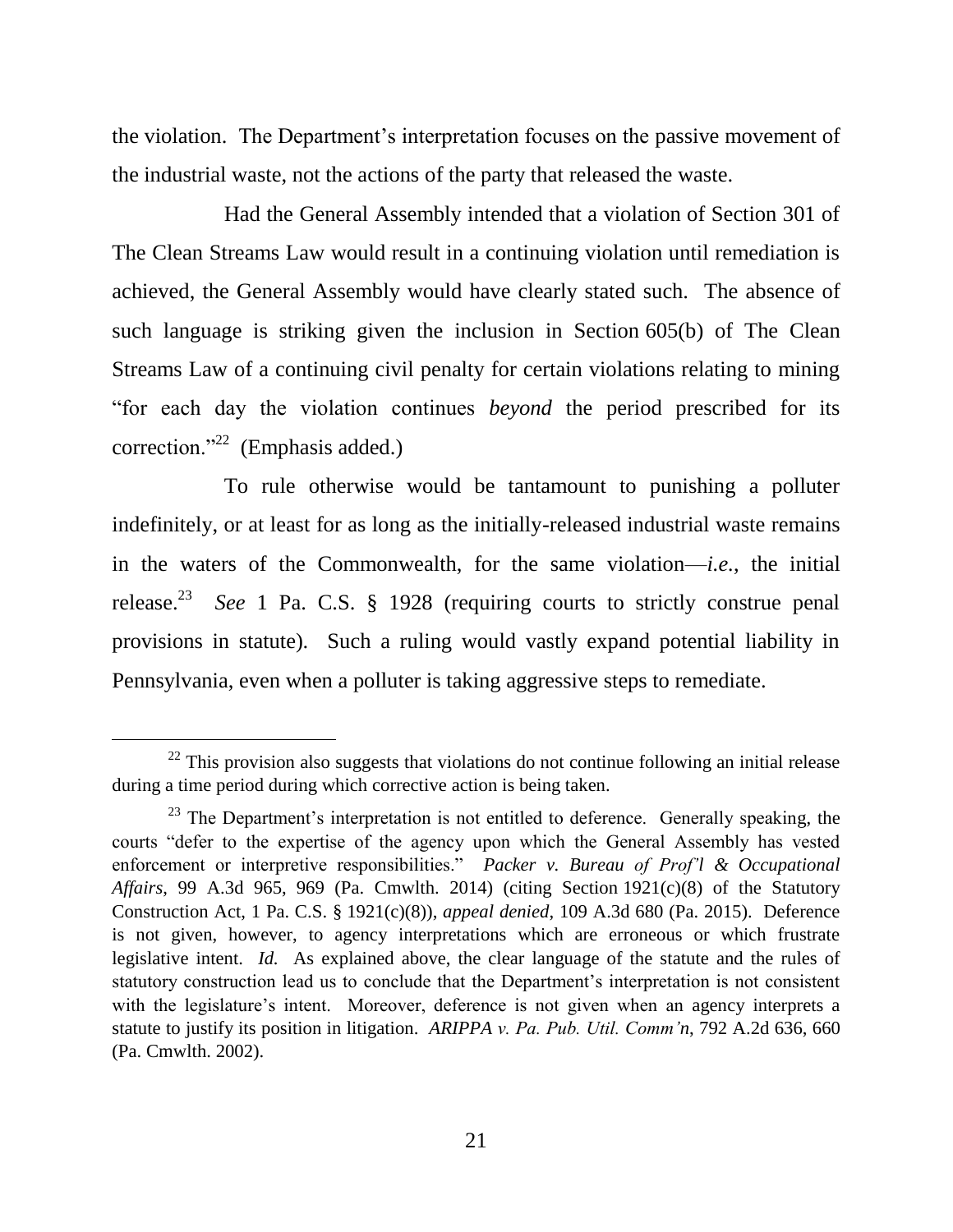The Department must confine its actions to the statutory framework of The Clean Streams Law, recognizing that Section 301 of The Clean Streams Law does not provide for a violation based upon the movement of industrial waste from one water of the Commonwealth to another. Rather, a violation of Section 301 occurs when a person or municipality does what is prohibited—*i.e.*, allows industrial waste to enter into the waters of the Commonwealth—and once it ceases that conduct, violations cease. Section 301's prohibition is not a mandate to accomplish full remediation or to complete the Act 2 remediation process, and, therefore, the failure to remediate cannot equate to a violation of Section 301. This does not mean that there are no consequences for leaving industrial waste in the waters of the Commonwealth following a release, because an action at law or in equity seeking abatement of nuisances can be brought for "[a]ny activity or condition declared by this act to be a nuisance *or which is otherwise a violation of this act*." 35 P.S. § 691.601(a) (emphasis added). Additionally, the Department is authorized to "issue such orders as are necessary to aid in the enforcement of [The Clean Streams Law]," including, "but not limited to, orders modifying, suspending or revoking permits and orders requiring persons or municipalities to cease operations of an establishment which, in the course of its operation, has a discharge which is in violation of any provision of this act." 35 P.S. § 691.610. The Department's order may "require compliance with such conditions as are necessary to prevent or abate pollution or effect the purposes of [The Clean Streams Law]." *Id.*

The Pennsylvania Supreme Court's decision in *Harmar Coal Company* does not compel a different interpretation. *Harmar Coal Company* was a consolidated appeal from two decisions issued by this Court, involving mine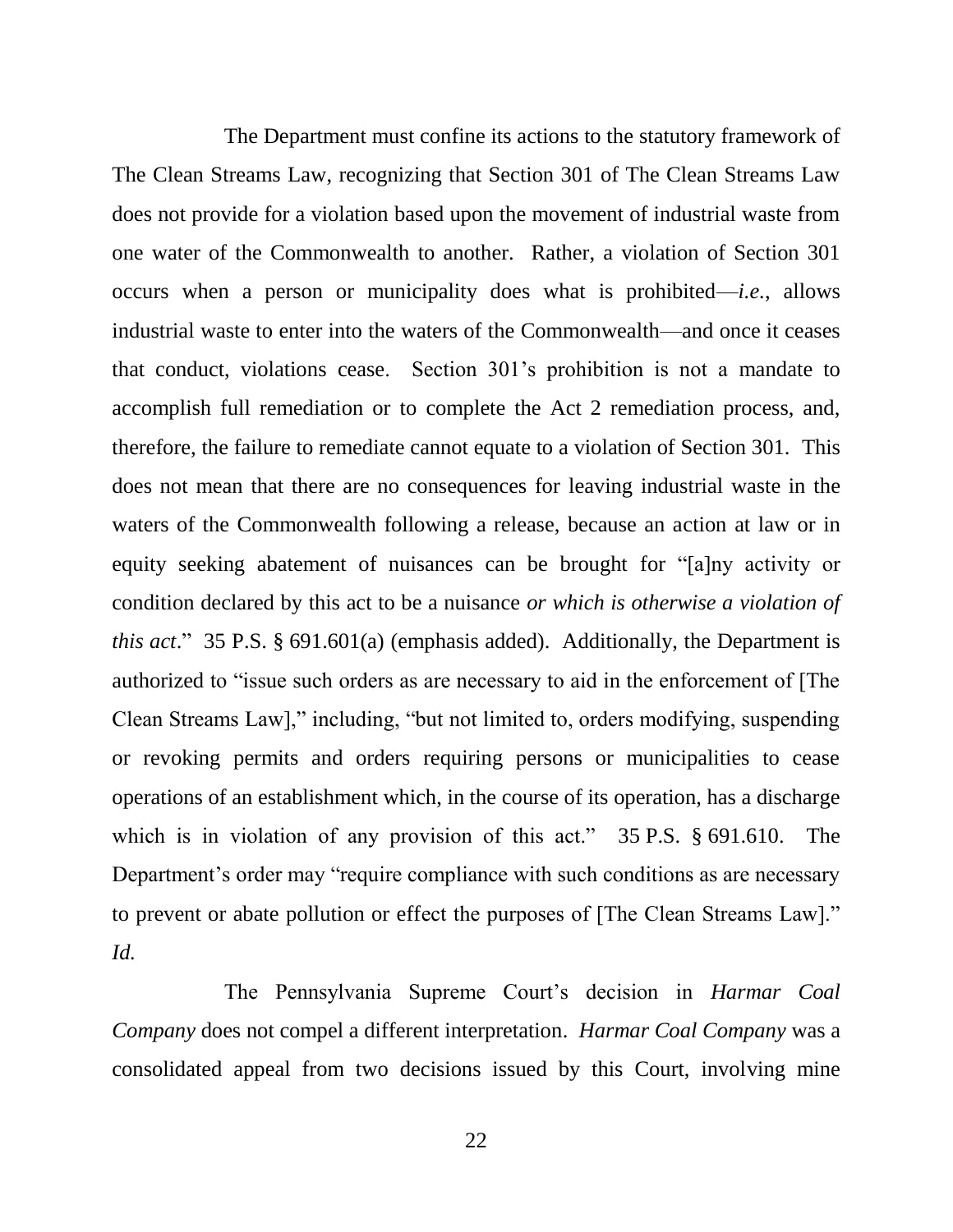drainage permits under a prior version of The Clean Streams Law. Relevant to this appeal is the portion of the case dealing with Pittsburgh Coal Company's (PCC) request for a permit to discharge 3.44 million gallons per day of acid mine drainage from one of its mines into a surface water of the Commonwealth. Some of the polluted water (2.17 million of the 3.44 million gallons per day) in PCC's mine migrated from other mines, termed "fugitive water." PCC proposed only to treat that portion of the discharged polluted water that emanated from its mine, or 1.27 million gallons, contending that the fugitive water, once discharged pursuant to the permit, could not constitute pollution because it was already polluted underground. This Court accepted that argument. On appeal, the Supreme Court reversed. The Supreme Court held:

> Water polluted underground can itself pollute the surface water into which it is discharged. Nothing in [T]he Clean Streams Law justifies the [Commonwealth] Court's holding that pollution occurs [o]nly when polluting substances are "first discharged into [a]ny 'waters of the Commonwealth'," in this case the underground pool. Appellant argues, and we agree, that the critical and principal illegal conduct under The Clean Streams Law is the discharge into the surface water.

*Harmar Coal Co.*, 306 A.2d at 315.

Under *Harmar Coal Company*, then, the issue was whether a mine operator was required to treat water already polluted by someone else before discharging it itself under a prior version of The Clean Streams Law. The Supreme Court answered affirmatively.

## **V. CONCLUSION**

Based on the allegations in the Petition for Review, we will issue declaratory relief only with respect to the proper interpretation of Section 301 of The Clean Streams Law. For the reasons set forth above, we hold that Section 301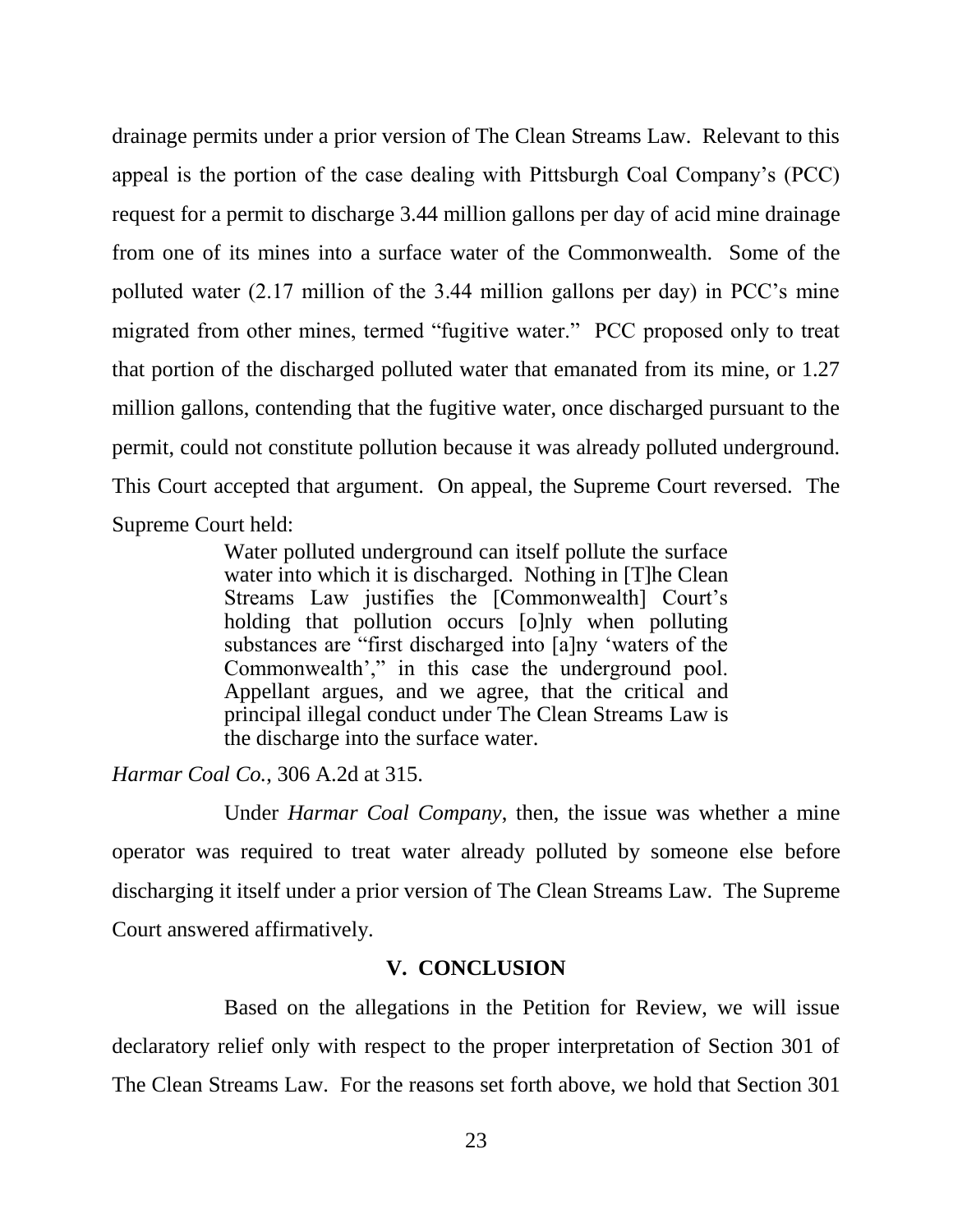of The Clean Streams Law is a provision that prohibits acts or omissions resulting in the initial active discharge or entry of industrial waste into waters of the Commonwealth and is not a provision that authorizes the imposition of ongoing penalties for the continuing presence of an industrial waste in a waterway of the Commonwealth following its initial entry into the waterways of the Commonwealth. EQT's Application for Summary Relief, therefore, is granted in this regard.

# P. KEVIN BROBSON, Judge

Judge Wojcik did not participate in the decision of this case.